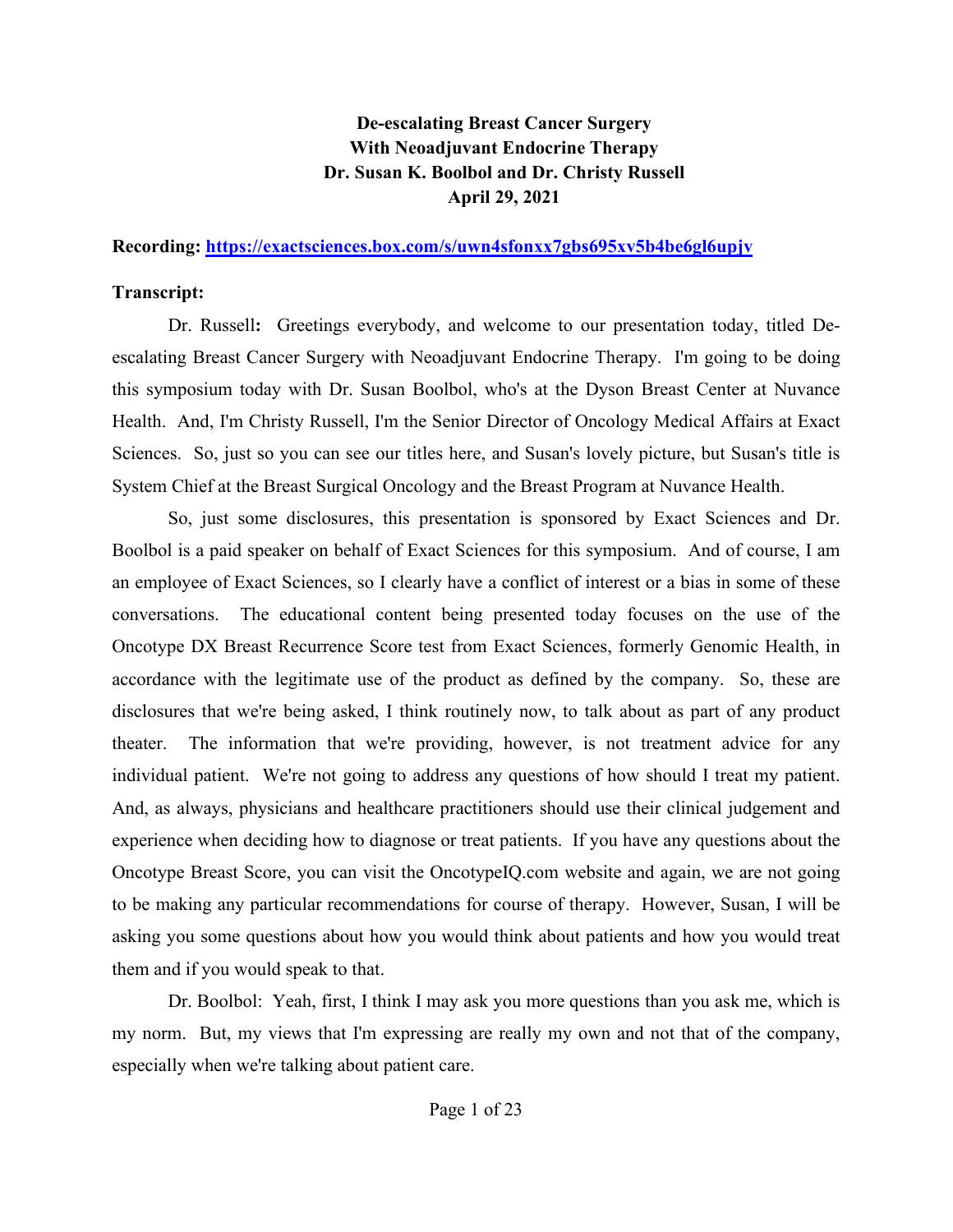Dr. Russell: Thank you, Susan. All right, so let me start to talk about what we're going to do. Susan and I are going to be presenting some didactics, but we're going to talk conversationally a lot through this presentation. Susan's warned me she may interrupt anything I'm saying to make a certain point. But, in addition, we have some polling questions that you'll be instructed through your Zoom on how to answer them, and we're just going to try to make this very interactive. And, the reason why we're doing this presentation specifically is the issue of neoadjuvant therapy. And, in hormone receptor-positive, HER2/neu-negative breast cancer, I think the question still is what endpoints are we looking at? And, when we're going to offer someone neoadjuvant therapy, what are you expecting to find at the end of that therapy, especially for that group of patients which are the majority of breast cancer hormone receptorpositive and HER2/neu-negative.

So, we'll start with just overall objectives for neoadjuvant therapy for breast cancer, and we're going to talk about neoadjuvant chemo, and then we're going to talk about neoadjuvant endocrine therapy. But, overall, when we think about the trials that have been conducted that have looked at giving a patient neoadjuvant chemotherapy or using that same chemotherapy in the adjuvant setting, there is no survival advantage that's been seen for any of those trials. However, we know that especially for triple-negative breast cancer and for HER2-positive subtypes, pathologic complete response, or PCR, to neoadjuvant chemotherapy is a significant prognostic signal.

So, I think there are two big benefits, or groups of benefits that we can think about if you're going to use neoadjuvant chemotherapy for a patient. One is a surgical benefit, and we'll be talking about this, about surgical endpoints, and especially with Susan, as such an accomplished breast surgeon, how she views these outcomes that we're reaching for patients. But, we do know that in many of the trials, when they look at patients who do not seem to be eligible for breast conserving surgery, that neoadjuvant chemotherapy, and we'll talk about the trials for neoadjuvant endocrine therapy, can increase the opportunity to perform breast conserving surgery, and in some cases reduce the need for full axillary lymph node dissection in patients who initially were clinically lymph node-negative, or clinically lymph node-positive.

We also know now that there are data for patients who have triple negative breast cancer, or who are HER2-positive breast cancer, for whom they get their appropriate neoadjuvant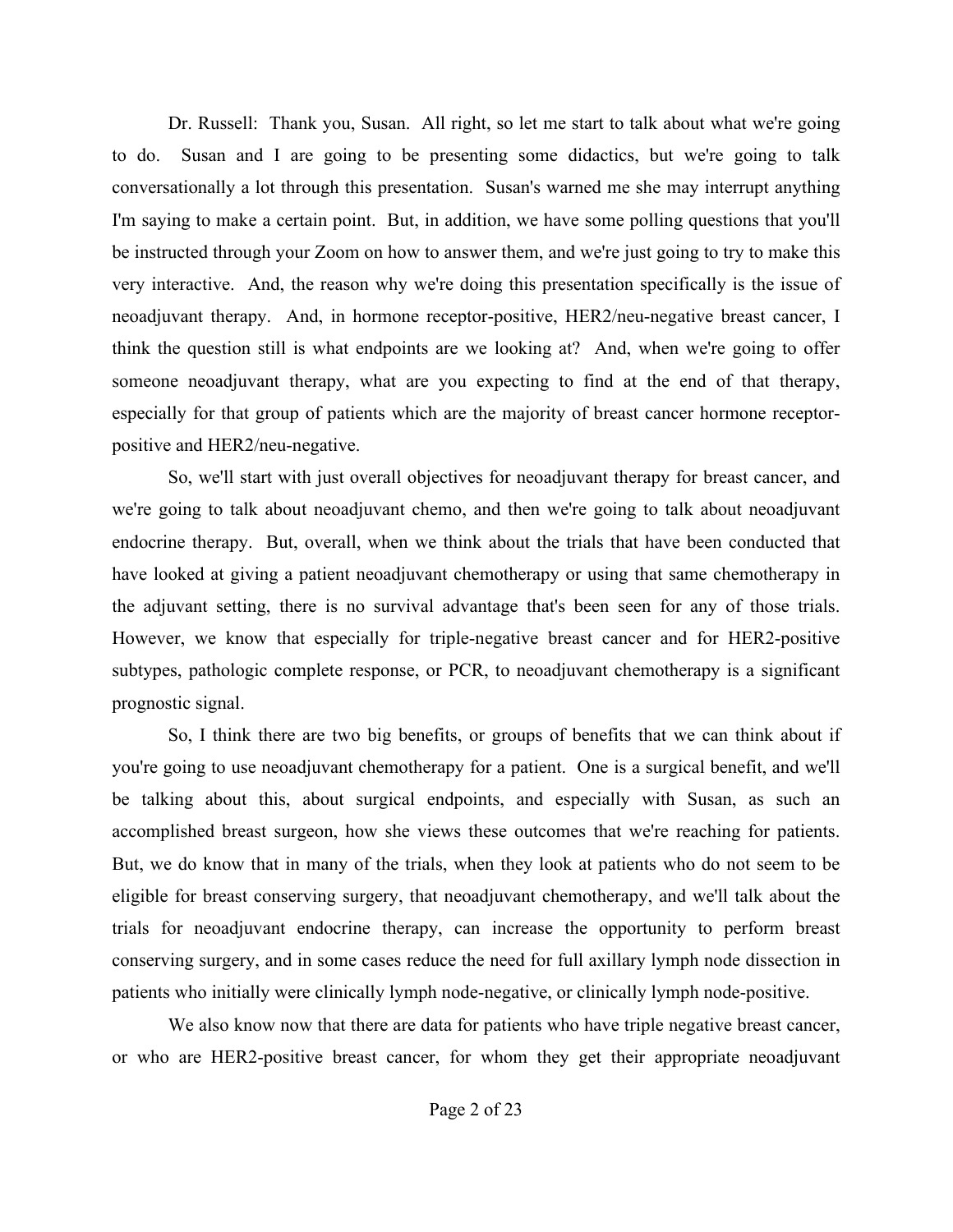chemotherapy, in the case of the HER2-positive with trastuzumab and perhaps pertuzumab, but that if they do not achieve a pathologic complete response rate, we know that they have a worse prognosis, and if you offer them subsequent therapy based on trials, you can improve their prognosis again, specifically the CREATE-X trial for the triple negative patients and the KATHERINE trial for the HER2-positive patients, following through with T-DM1. What we don't know, however, for hormone receptor-positive, HER2/neu-negative breast cancers, is if you don't achieve a PCR, and it's overwhelmingly likely that you won't, what is the next thing you're going to do after you take that patient to surgery? And, we would just like to discuss these data as we go along.

So, when we look at a couple of endpoints, and these are specifically data around giving neoadjuvant chemotherapy, if you look on the data on the left, in the ACOSOG Z1071 trial, by the tumor types, for patients who are hormone receptor-positive and HER2/neu-negative, that's the lighter orange, if you're looking for pathologic complete response in the breast, you can see that the chance of that happening with neoadjuvant chemotherapy in an unselected population is very low compared to either the HER2-positive patients getting appropriate therapy or the triple negative patients. So, if you're looking for pCR as your endpoint, that's unlikely to happen, even with optimal therapy. To the right here, in the middle, are the ability to achieve breastconserving surgery based on the biomarker type. And again, those patients who are hormone receptor-positive, HER2-negative are the least likely with neoadjuvant chemotherapy, again unselected population, to be able to achieve that, and clearly a much better response in the breast to the appropriate therapy for triple negative or HER2-positive. On the right-hand… yes, Susan?

Dr. Boolbol: Just going back to that for breast-conserving surgery, the reality is that is a subjective finding.

Dr. Russell: Yes.

Dr. Boolbol: It really is not an objective finding, and what one surgeon thinks that a patient can have breast-conserving surgery, another surgeon may say no, I really don't think that the tumor:breast ratio is favorable. So, that really is subjective. And really, the esthetic outcome is a subjective thing, also. What I may say to a patient that I don't think that she can have breastconserving surgery because of the esthetic outcome, another surgeon may think of that quite differently. And, in the era of oncoplastic surgery, I really think it changes it. So, these studies,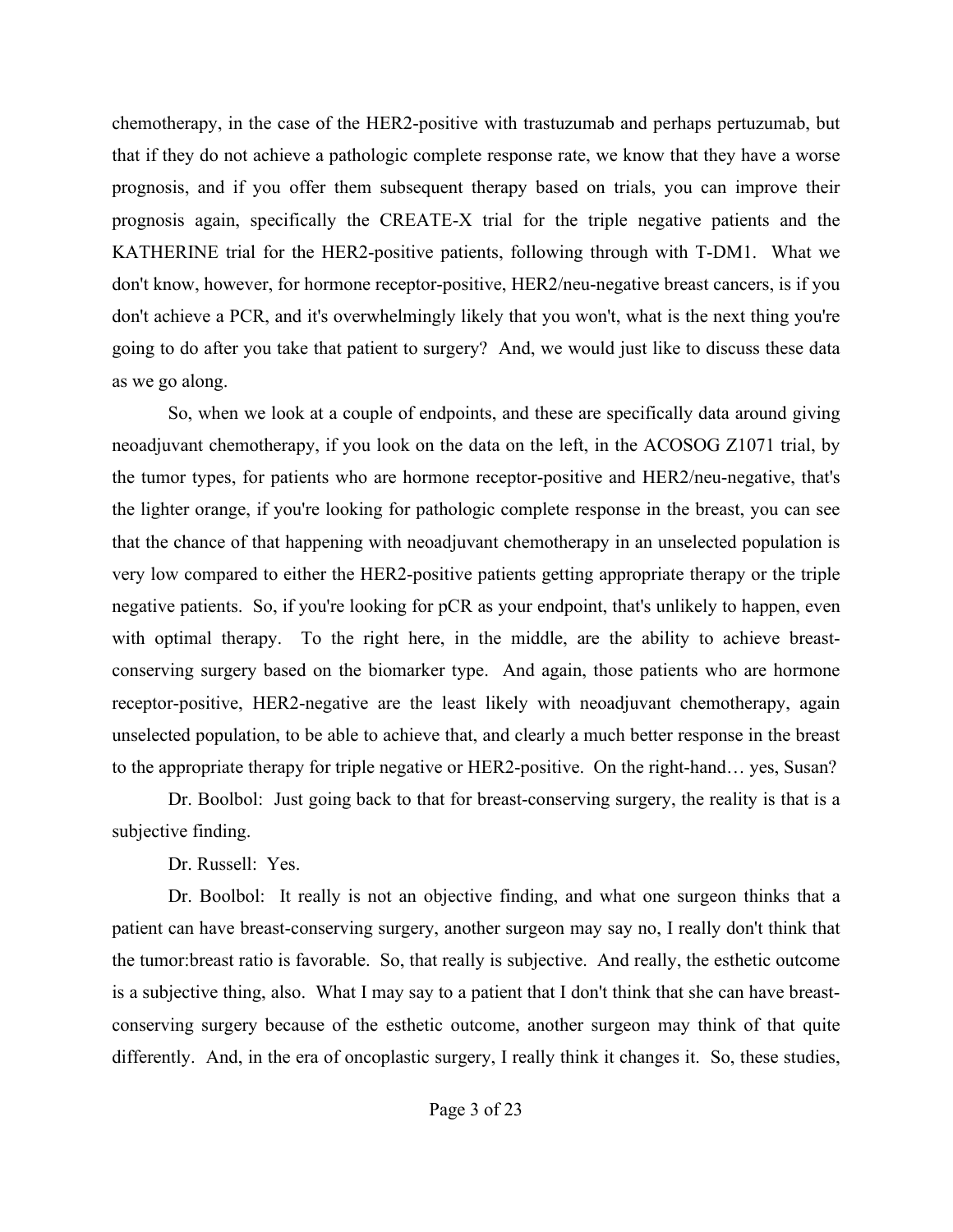we do have to realize it's great data, it's great that we have it, but it's subjective information.

Dr. Russell: I agree with that, and I think that it's not only the perception of the surgeon, as you know, and what they view as an optimal outcome, but of course the patient has influence here as well. They want to avoid full mastectomy for whatever reason, maybe be willing to have an esthetic outcome that we would not find to be optimal, but is certainly satisfactory to them.

Dr. Boolbol: And, the interesting question on that is, is it satisfactory in the short-term?

Dr. Russell: Yeah.

Dr. Boolbol: But, is that still satisfactory in the long-term, where ten years later, they are doing great, but every day that they look at their breast, they're reminded of the fact that they have breast cancer because it's such a poor esthetic outcome?

Dr. Russell: I agree.

Dr. Boolbol: So, are they still satisfied in the long-term? Because, short-term, all they do is want this cancer out.

Dr. Russell: Yeah.

Dr. Boolbol: And they say and how, you know, for the surgeons, we've all heard it over and over again, I don't care what my breast looks like and I'm happy to say I completely understand that today that's your feeling, but in three years, five years, ten years -

Dr. Russell: Right.

Dr. Boolbol: - is that still your feeling?

Dr. Russell: Especially with the long-term effect of radiation, as well, in a contracted breast, right. I agree. I think on the right-hand side is another somewhat subjective question, or I think a little bit of a data-free zone, is you have a patient who is clinically node-negative, or even clinically node-positive. Do you have the opportunity to avoid an axillary lymph node dissection? This is from a Memorial Sloan Kettering cohort, looking at different biomarker subtypes. I think the major point of this grouping over here to the right is that the hormone receptor-positive, HER2/neu-negative patients are the least likely to have an adequate outcome in the axilla, where you would be comfortable in just doing a sentinel lymph node biopsy, for example, or going after a clipped node and anticipating the node to be negative, much more likely to be able to clear the axilla in a triple negative or a HER2-positive patient.

Dr. Boolbol: And again, I think that – just going back to that slide -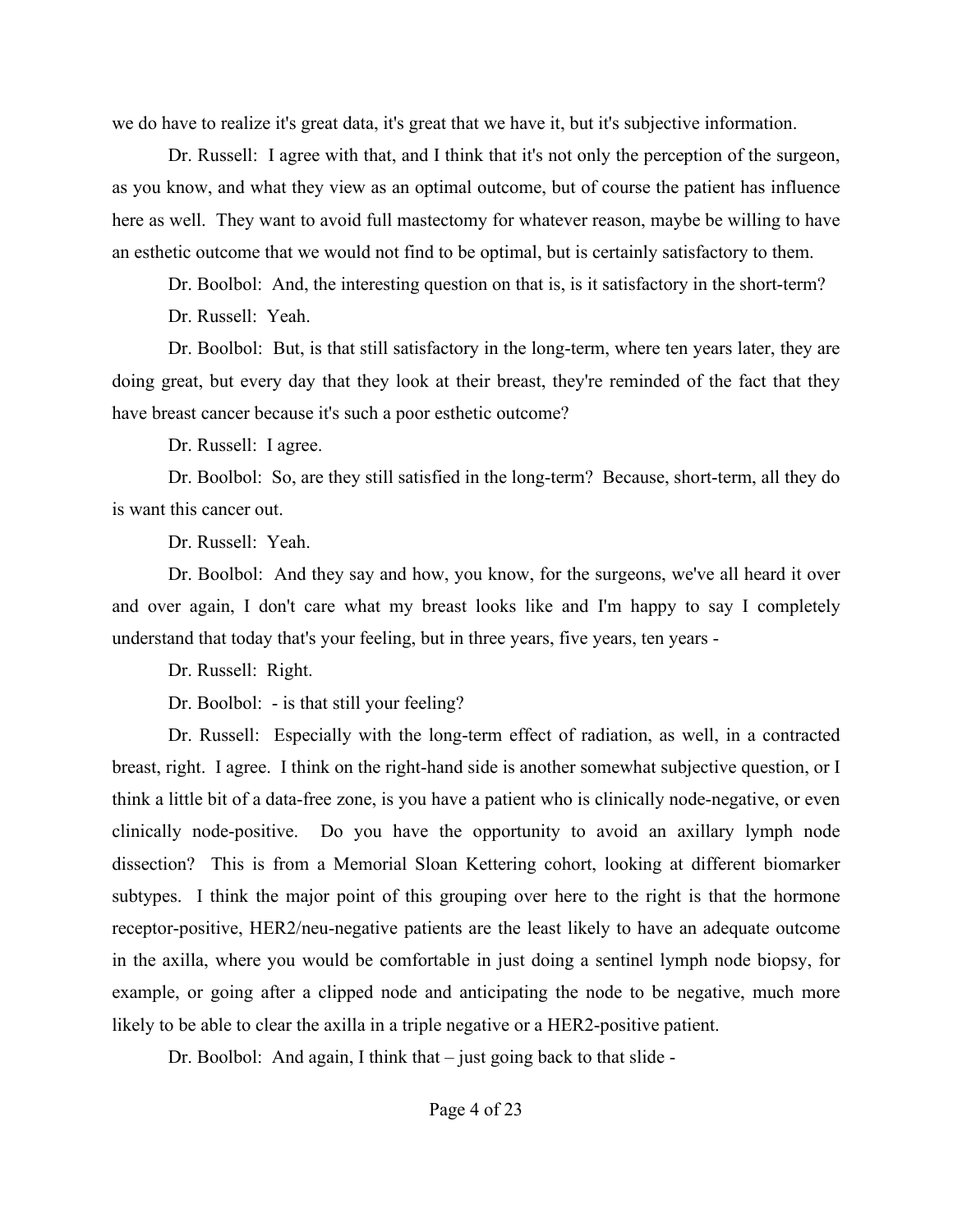Dr. Russell: Yeah.

Dr. Boolbol: - what avoiding an ax node dissection really means. And, in this study, they did an ax node dissection for macromets, micromets, but also ITCs if the patient had neoadjuvant chemo. I'm not sure that today, in 2021, that everyone would agree with that criteria and follow along in that same path. So, we know that many, many surgeons for even after neoadjuvant chemo, doing a central node, if there's still a central node that's positive, many will radiate even though that's extrapolating the data, but that is the real world, what goes on.

Dr. Russell: Right. I think that's a real moving target as we're waiting for some of the large phase III trials to be more definitive at this point.

So, I just… we're going to go through a couple of endpoints that we're seeing in the neoadjuvant trials, and have in mind not so much the triple negative or the HER2-positives, but really the hormone receptor-positive, HER2-negative patients, and we'll talk about unselected patients, but then we can talk about genomic assays and try to hone down and be more selective. So, one is pathologic complete response rate, which we are so used to when we're describing triple negative or HER2-positive, and the question is, is this really an optimal endpoint when you're looking at the hormone receptor-positive? These are data from a meta-analysis, but large… several groups of trials where they looked at patients who had neoadjuvant chemotherapy and their event-free survival. And, if you look at the first five years or so, on the left are patients, they're all hormone receptor-positive, HER2/neu-negative. And the red are those who achieved a pathologic complete response rate; blue is something less than pCR. And, you can see if a patient is grade 1 or 2, you don't get separation of these curves. There's no difference in event-free survival.

On the right-hand side are those patients who are grade 3, and you do see pretty early separation in terms of long-term outcomes. So, much less of an issue of pCR helping you think about less breast surgery. This is pCR looking at long-term outcomes, or long-term prognosis. So, for these data at least, for patients who are hormone receptor-positive, HER2/neu-negative, there's a signal that grade may be influencing the long-term prognosis if you get a pCR. But, in the huge majority of cases, we don't get grade 3 hormone receptor-positive, HER2/neu-negative breast cancers. And, in the huge number of cases, whether you get a pCR or not, it's not a signal for that patient that she's going to have a worse outcome, and I think we need to remember that if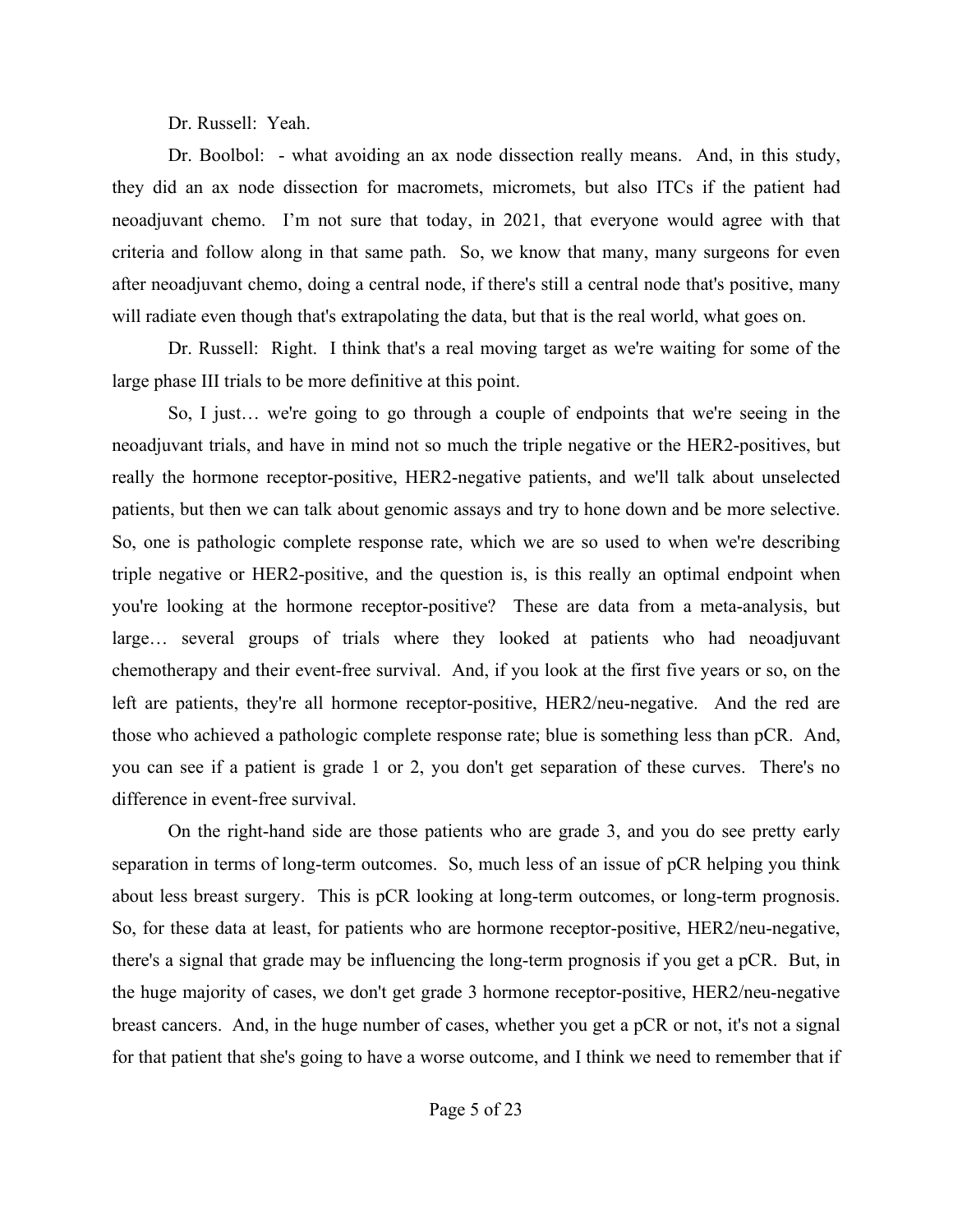you, you know, that you don't just keep giving that patient chemotherapy because you didn't achieve a pCR. And so, when we look at -

Dr. Boolbol: Also, in that -

Dr. Russell: Yeah.

Dr. Boolbol: - just going back, with that slide, it's… in the grade 3, not only do we see that response, that difference early, but it really carries through late, which really is what we're going for. We don't want to see the improvement early; we want to see the long-term improvement here.

Dr. Russell: Agreed. So, if we look at the pCR and the chances of developing a pCR to neoadjuvant chemotherapy, you can see in red the group we were just talking about, hormone receptor-positive, HER2/neu-negative, pCR rate, at least in this larger trial, so almost 2,000 patients, all new is at 7.5 percent. But, that 7.5 percent, those patients did as well whether they achieved pCR or not, at least up to five years. And, for those who were grade three, you can see the higher chance of developing a pCR, but still both of those are quite low compared to hormone receptor-positive, whether HER2-positive or HER2-positive, hormone receptornegative or triple negative. And, I think we really recognize the group who is overwhelmingly more likely to achieve a pCR are those who are HER2-positive and hormone receptor-negative.

So, that's pCR, right? So, maybe not the best outcome for patients who are hormone receptor-positive, HER2-neu-negative, and if that's what you're looking for, in an overwhelmingly large amount of time, you're going to be quite disappointed. And so, the question is how do we guide physicians? How do we guide ourselves and patients in terms of what to anticipate as we're using these neoadjuvant therapies?

So, let's talk about a couple more endpoints. There are some trials that have looked at… so, clinical response, right? There are some trials that have tried to look at randomizing the patients to neoadjuvant chemotherapy versus neoadjuvant endocrine therapy. This is an older trial, you can see, published in 2007, but it was a small, you know, randomized trial for postmenopausal women who were fairly higher clinical stage, hormone receptor-positive, no commentary about HER2 because we weren't routinely testing it in the early breast cancer setting in the mid-2000s, and they were randomly assigned to neoadjuvant chemotherapy versus neoadjuvant endocrine therapy.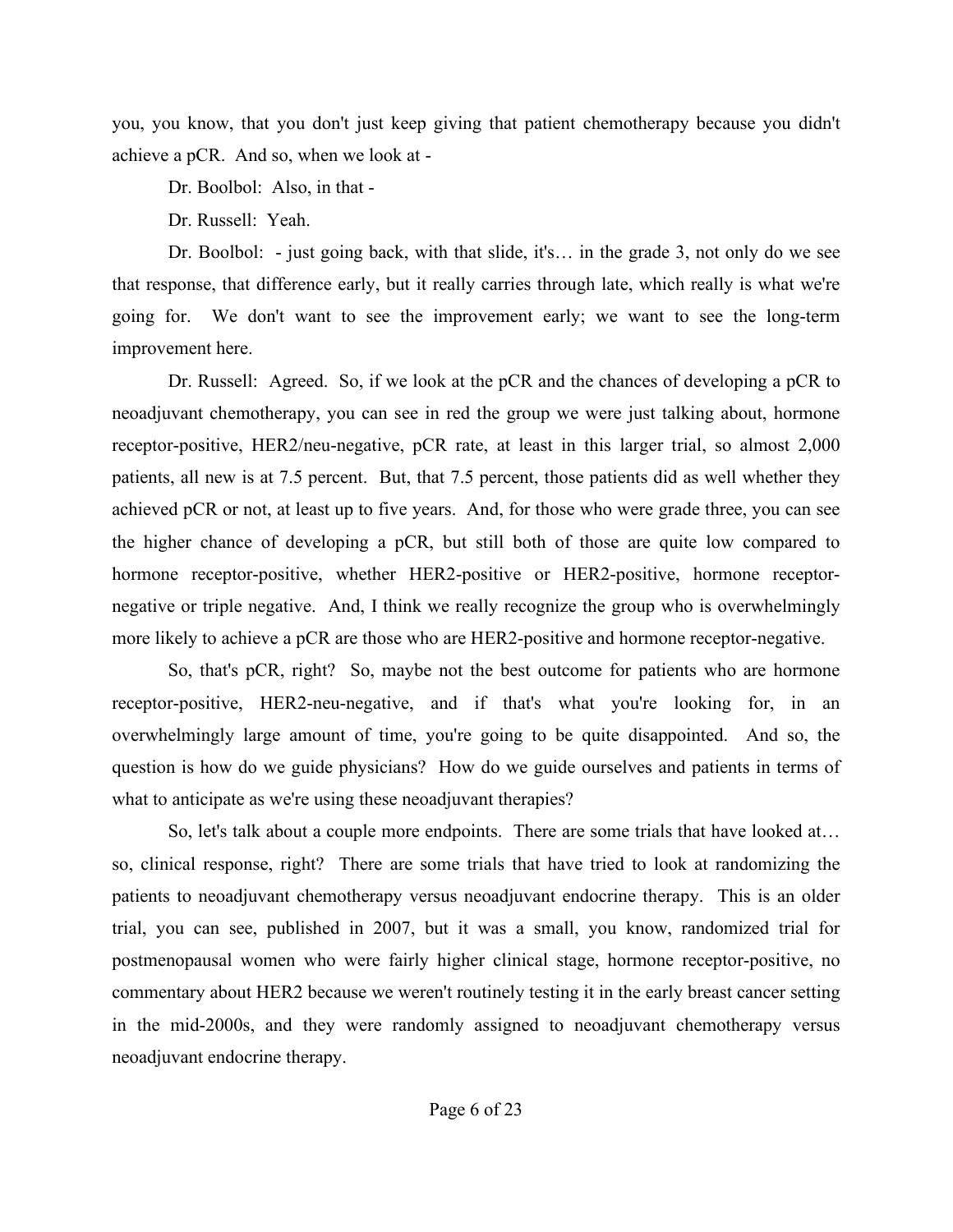Now, on the right-hand side, you can see what the clinical responses were, and although I think our knee-jerk, especially in the US, is to use neoadjuvant chemotherapy if we're going to. In this case, the clinical response wasn't different between the two. There's a little bit difference perhaps in the breast-conserving surgery, a little less than the neoadjuvant chemotherapy, but again, as Susan said, this is quite subjective as to when you're offering that to patients. And, very, very little disease progression, whether you use neoadjuvant chemo or neoadjuvant endocrine therapy. And, unfortunately -

Dr. Boolbol: And 9 percent… 9 percent of disease progression is real. I mean, in my practice, we do a lot of neoadjuvant and thankfully, we do not see 9 percent disease progression, whether we're doing neoadjuvant chemo or neoadjuvant endocrine. Maybe it's we're figuring out the correct treatment because of genomic assays, but 9 percent I think is a high disease progression rate. Is that what you are used to seeing in practice?

Dr. Russell: No, I would say it feels like… that also feels high to me, but Susan, I think, you know, this is probably a more unselected population.

Dr. Boolbol: Right.

Dr. Russell: And, as you say, whether you're using a genomic assay or not, you're probably using other biomarkers as well to try to guide you as to, you know, where you think that patient might benefit, whether you're using chemotherapy or endocrine therapy. But, we will talk about the TansNEOS trial, which is neoadjuvant endocrine therapy, where with the oncotype score, there was a larger disease progression for certain groups. So, I think we're all getting smarter in how to think about these patients, but we'll talk about that in a short period of time.

So, the Semiglazov trial is not the only trial that tried to do this kind of randomization. That's the largest of them, with three hundred-some patients, and there are two other smaller trials, but if you look at… if you're going to just truly randomize them between these two arms, without any other selection factor for using chemotherapy versus endocrine therapy, there's no striking finding here that says for patients who are hormone receptor-positive, that you need to give them chemotherapy. Despite that, there are very recent publications, especially around the behavior in the United States of using neoadjuvant endocrine therapy for this group of patients, and less than 3 percent of patients who are hormone receptor-positive who are getting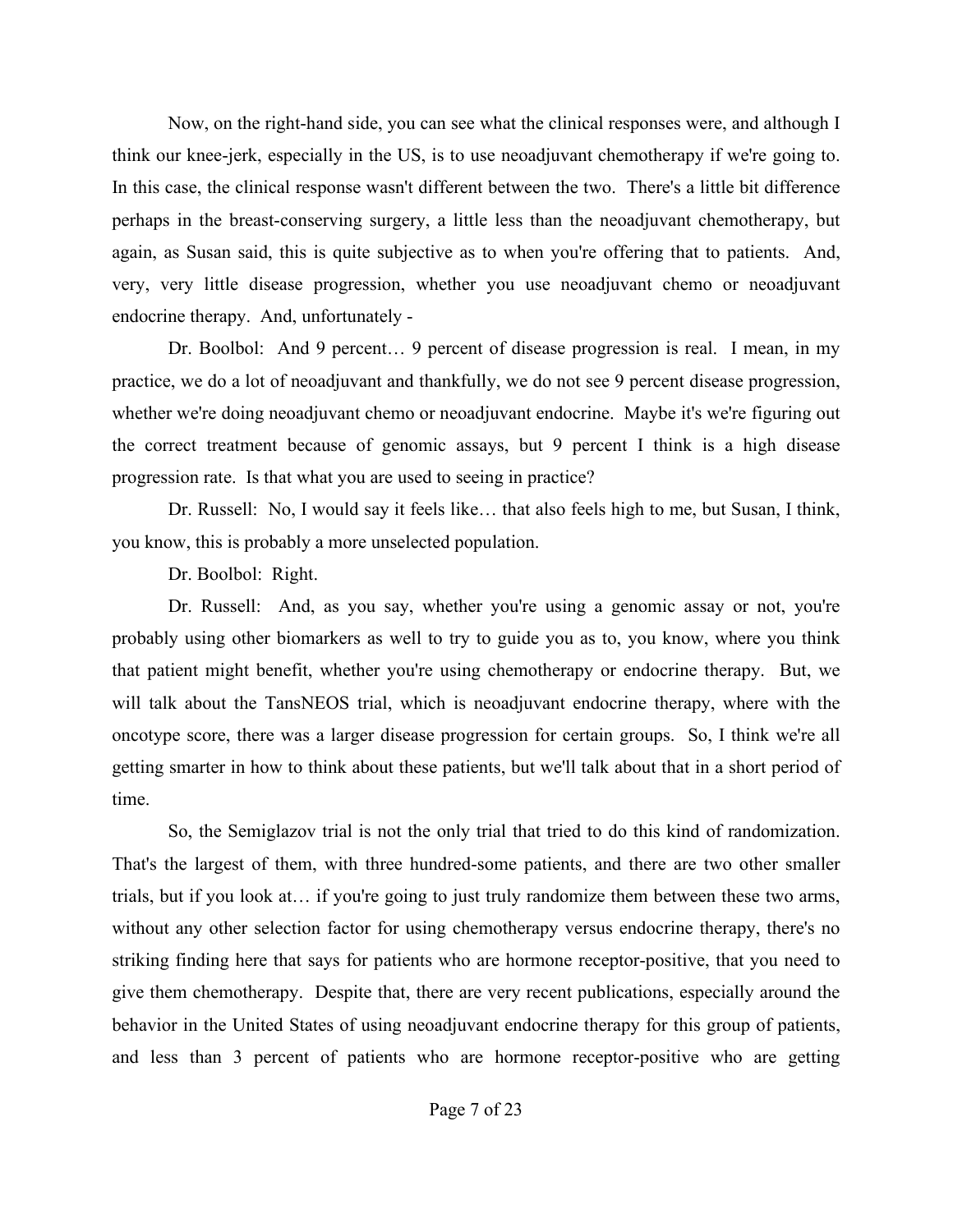neoadjuvant therapy, it's neoadjuvant endocrine therapy. I think the pandemic altered that some, and I'll have you speak to that, Susan, in terms of the group from ASBrS and how their consortium approached that issue.

There are also, from the National Cancer database, studies that have looked at axillary downstaging. Now, these patients are not randomized, right? So, there's a huge bias here within these datasets of patients who are offered neoadjuvant endocrine therapy versus neoadjuvant chemotherapy. But, if you're looking specifically for patients who are clinically node-positive and using one or the other for axillary downstaging, I kind of find these data a little bit surprising. I'd like for you to think about them or talk to them, Susan, because an axillary pCR rate for neoadjuvant endocrine therapy, 14 percent seems pretty good to me. You know, so actually with the overall pCR rates -

Dr. Boolbol:  $(22:57)$ .

Dr. Russell: Yeah. And, I think the story is, you know, there aren't huge differences here between the two, understanding their selection criteria for the smaller percentage of women who are offered the neoadjuvant endocrine therapy.

So, just overall with that kind of grouping, if you're going to give neoadjuvant chemo or neoadjuvant endocrine therapy, there are no data that suggest that one is better than another in an unselected hormone receptor-positive population. And, the National Cancer Database suggests that there are clinically node-positive patients who can get an axillary pCR, whether they're receiving neoadjuvant endocrine therapy or neoadjuvant chemotherapy.

Dr. Boolbol: But Christy, I think that last bullet point is incredibly important, because I do believe that there's a bias. Take genomic assays out of the picture. I think that there's a bias for node-positive patients getting chemotherapy.

Dr. Russell: Um-hmm.

Dr. Boolbol: And, if we're talking about neoadjuvant, I think the bias is even higher to giving them neoadjuvant chemo rather than neoadjuvant endocrine. So, when we see studies like this, even though it's not randomized, if it's retrospective data, it's really important data for us to be aware of, and to really start thinking about and saying let's use the appropriate treatment for the appropriate patient, and it does all come down to patient selection because when you look at the masses, one's not better than the other.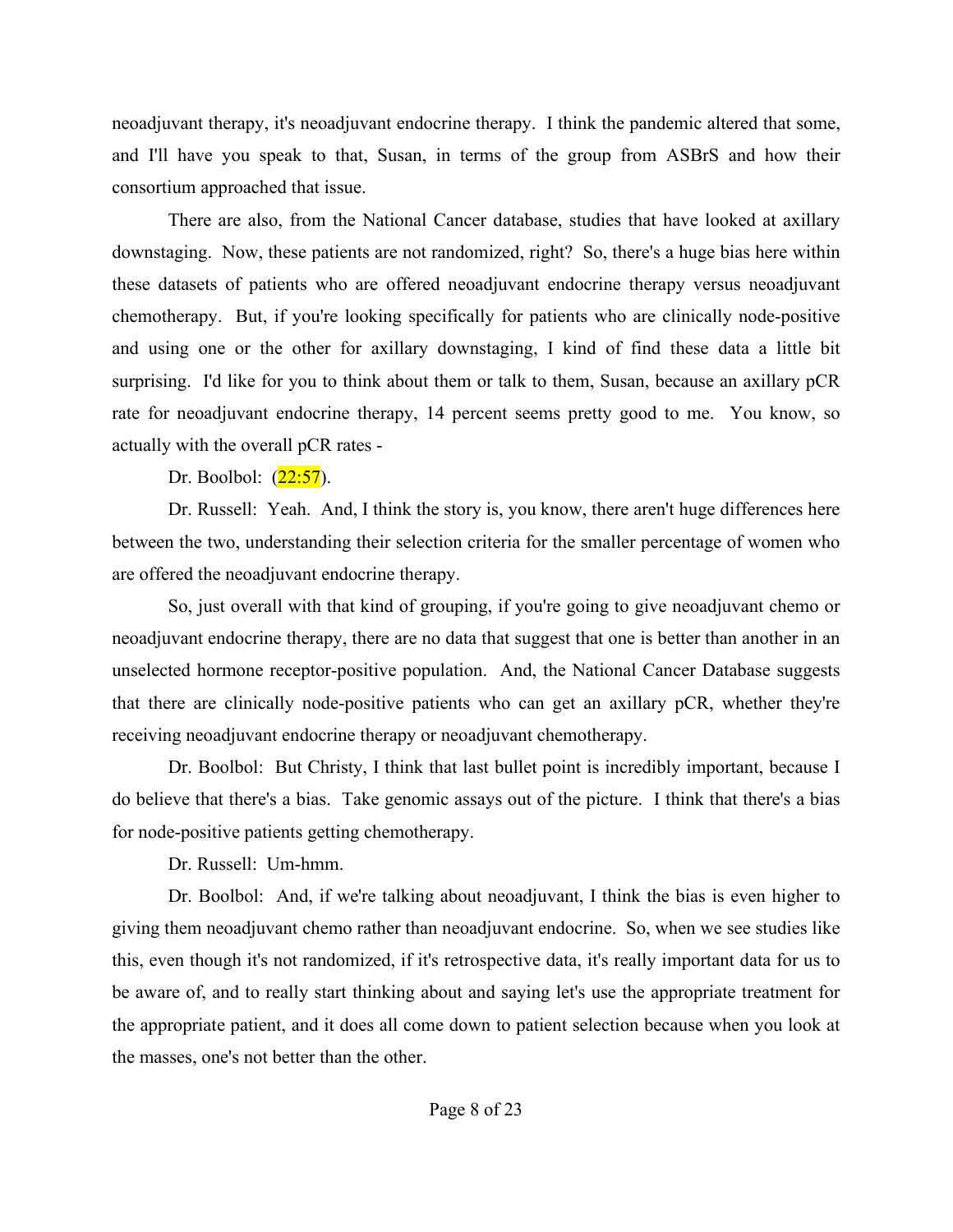Dr. Russell: Right, right. Thank you. All right, so we're going to talk about a couple of concepts, and I think many of you might be very familiar with these, but they are, in the current clinical trials, asking questions about are there better endpoints. Since pCR in and of itself is so low in these patients who are hormone receptor-positive, HER2-neu-negative, and the breast conserving surgery is somewhat subjective, are there other endpoints that can help us assess whether the patient will have a better long-term outcome that are more reliable than pCR may be for these patients? So, there are two things we're going to talk about. We'll talk about Ki-67, and we'll talk about dynamic Ki-67, and then we're going to talk about the PEPI score, and how people are thinking about using these, especially in the era of using neoadjuvant endocrine therapy or endocrine therapy at all.

Dr. Boolbol: And, you'll define those for the audience?

Dr. Russell: I am going to. Yes, I will.

Dr. Boolbol: All right.

Dr. Russell: So, we, you know, we will ask you a question about who even gets Ki-67 as a baseline, but this concept is using a baseline Ki-67, giving a very short course of neoadjuvant endocrine therapy or endocrine therapy, preoperative endocrine therapy. Most of these trials have used an aromatase inhibitor, most are on post-menopausal women, and then somewhere between two to four weeks after you start that, you either take the patient to surgery and you look at the Ki-67 again then, or you do another core biopsy and decide where to go from that point. But, this is what's called a dynamic Ki-67, or a Ki-67 post, meaning that the breast cancer has been exposed to a couple of weeks of endocrine therapy prior to definitive surgery. So, there is a large -

Dr. Boolbol: Christy, in the ALTERNATE trial, the Ki-67 post, you could do it at 12 weeks also, couldn't you?

Dr. Russell: Right, we'll talk about that, yeah.

Dr. Boolbol: Okay, okay. It wasn't just four weeks.

Dr. Russell: Correct. So, the POETIC trial was two weeks, so you have a core biopsy, you've diagnosed breast cancer, you've diagnosed that she's hormone receptor-positive, HER2 neu-negative, you have your baseline Ki-67, whatever it is. These women got two weeks of endocrine therapy with an aromatase inhibitor, then they went to their definitive surgery. And,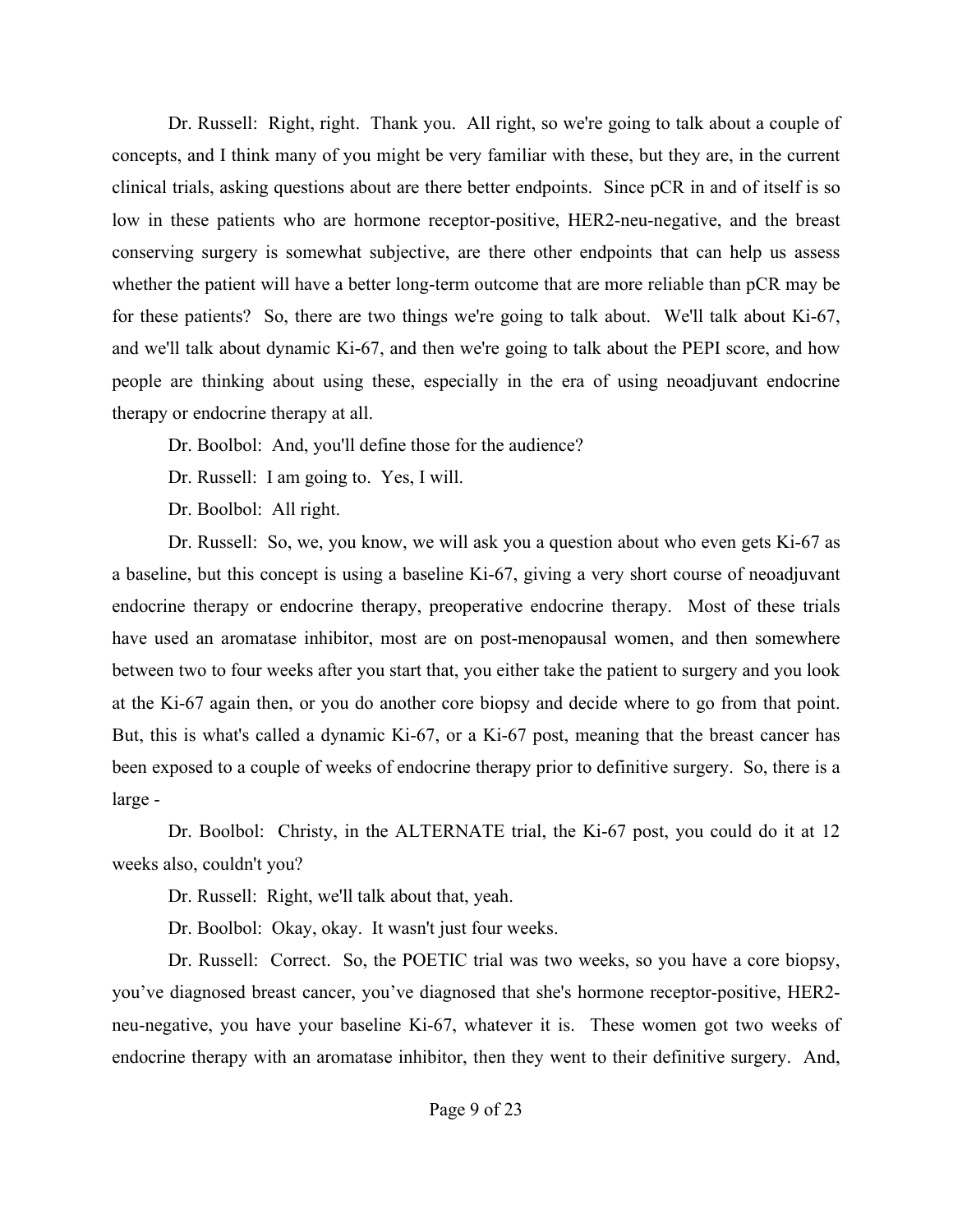it's the outcome of the patients by what the Ki-67 did in reaction to those two weeks of therapy. The ALTERNATE trial – I'll describe both of these trials, and I'll show them to you – looked at the Ki-67 at the four-week period of time, not at the two-week period of time. But, we're thinking about dynamic Ki-67.

All right, so let me start here. This is the POETIC trial, and this was a pretty large trial, right? There's 2,000-some women who were in this trial, but specifically if you look on the right-hand side, we're looking time to recurrence. And, you can see that the blue line are the patients who started with a Ki-67 under 10 percent, and at the two-week period of time, after getting an aromatase inhibitor, they stayed at under 10 percent. The red line are those women who started over 10 percent and dropped to under 10 percent. And, the green line is the outcome of the women who stayed over 10 percent Ki-67. The point here is not what the local reaction was to your neoadjuvant, or your therapy. This is a really short course of endocrine therapy, and then Ki-67, so you're just looking at the dynamic Ki-67, and you can see that it is prognostic, that it is having an influence on the long-term outcome for these patients, and that's called the POETIC trial.

This is another definition of another way of thinking about what happens, what kind of other outcome can we think about that will give long-term prognostic information. And, this is PEPI. So, PEPI stands for preoperative endocrine prognostic index. So, PEPI is, you have a patient with a hormone receptor-positive, HER2-neu-negative breast cancer, and she is given neoadjuvant aromatase inhibitor, so they are all, you know, post-menopausal, obviously. This was about four months of neoadjuvant aromatase inhibitor. The trial randomized the women to each of the three. This is the Z1031 trial. And then, they went to surgery. And, you're looking on the right-hand side, these curves are for those women who had a PEPI 0 if the line is yellow, or the dotted blue line are those women who did not achieve PEPI 0. So, what is PEPI 0? You can see in the box on the left-hand side, it means after your four months of neoadjuvant endocrine therapy, you can still have up to a 5-cm cancer, but she had to be node-negative, whether she started positive or not, but Ki-67 at the time of the definitive surgery after four months, the Ki-67 had to be less than or equal to 2.7 percent, and the Allred score had to essentially be positive; she still had to be hormone receptor-positive with whatever residual cancer. So, this isn't pCR; you could still have a fair amount of cancer left in the breast, but if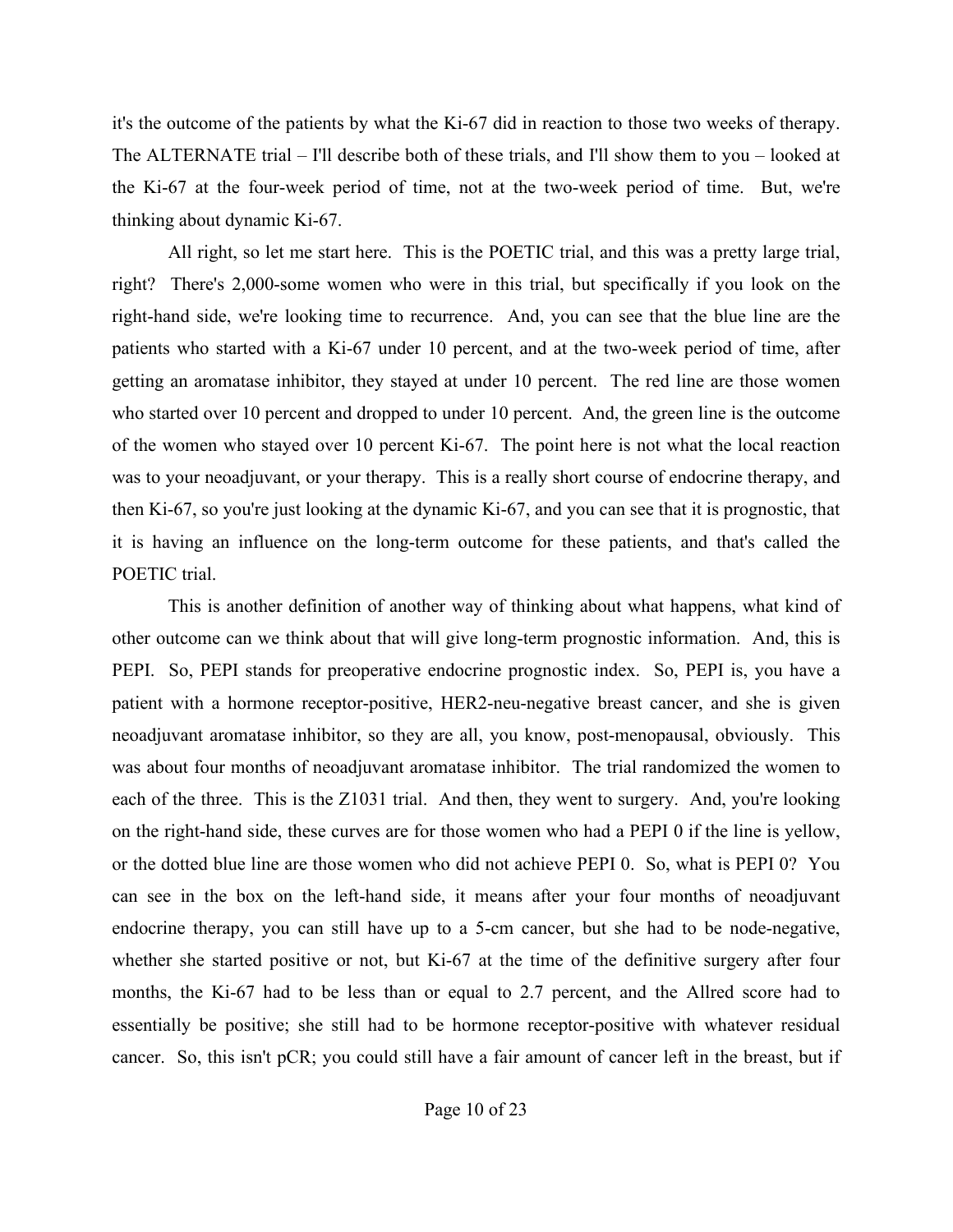you achieved a significant drop in Ki-67, ER still positive, and she's pathologically nodenegative, as long as the cancer's not over 5 cm, you can see this is clearly prognostic. And, on the left are those patients who, all the patients from the 1031 trial, the right-hand side are those patients who they went on to get adjuvant chemotherapy. But, the PEPI 0 was quite prognostic. And so, you have pCR not so prognostic if you're grade one or two in this population. The dynamic Ki-67 appears to be prognostic, and PEPI score seems to be prognostic for long-term outcomes, not the short-term effect on the breast.

All right, so the third trial here is the ALTERNATE trial, and this has now been presented twice, two different components of it. I'm sure many of you had patients that maybe you put into the ALTERNATE trial. This is neoadjuvant endocrine therapy in post-menopausal women who had clinically T2 through T4c cancer, so fairly large cancers, any nodal status, any nodal status. They had to be M0, hormone receptor-positive with the Allred score six to eight, so pretty high ER expression, and HER2-neu-negative. These women received six months of neoadjuvant endocrine therapy. They were randomized to one of three arms – anastrozole alone, fulvestrant, which is the estrogen receptor down regulator, fulvestrant or Faslodex is the trade name, or the combination of the two. So, they get 24 weeks of their neoadjuvant endocrine therapy. But, in this case, at week four, they have to be biopsied again. They can also be biopsied again at week 12, half-way through the neoadjuvant endocrine therapy – most are biopsied at week four – and, if the Ki-67 is not dropping, so that dynamic Ki-67 is not dropping, the presumption is, based on the PEOTIC trial that these patients are not going to do well. And so, in this case, you can either take the patient to surgery at this point, or you could pull her off of your neoadjuvant endocrine therapy and give her neoadjuvant chemotherapy.

So, some of the endpoints of the neoadjuvant endocrine therapy base trial are how many patients get to PEPI 0? How many of the patients are getting to pathologic complete response rate? And, if the patient goes through all six months of her neoadjuvant endocrine therapy and she doesn't get to PEPI 0, it's recommended she get adjuvant chemotherapy. However, if she gets to PEPI 0, it's recommended that she just follow through with further endocrine therapy in the adjuvant setting.

So, there are two groupings of data that have been presented to this point. The first is the patients in general, so you have about 13,000 patients who were in this trial. You have about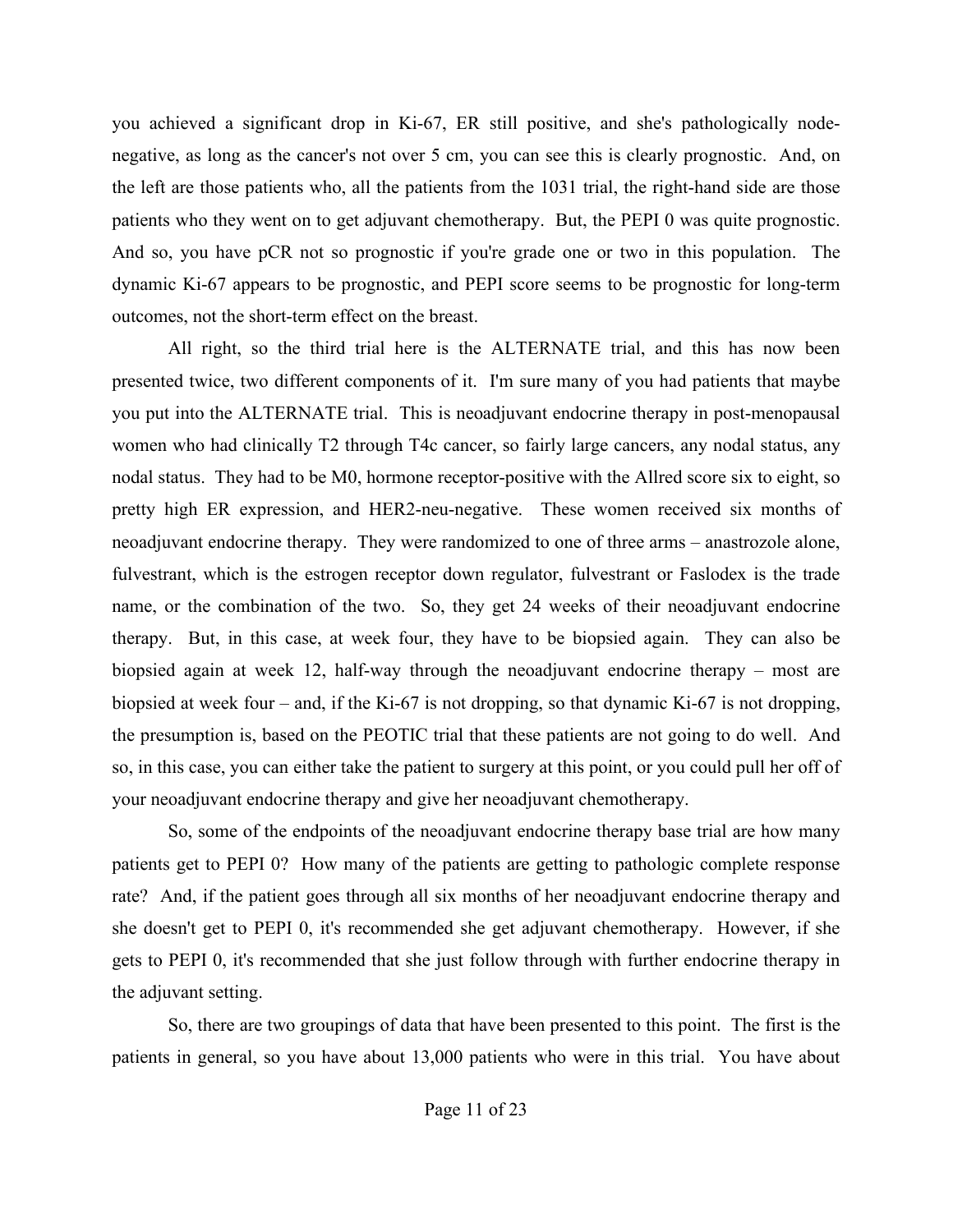430 that are evaluable in those three neoadjuvant endocrine therapy arms. And, here are the outcomes that were reported about a year ago at ASCO 2020. In the three arms, there was no advantage of one endocrine therapy over the other. If you look at pathologic complete response rates in these patients who are strongly ER-positive, post-menopausal, getting standard of care, on neoadjuvant endocrine therapy, pCR rates were less than 1 percent, or about 1 percent in those three groups. That is really disappointing, right? And, you're like oh my God, she didn't get a pCR; you know, what should we do now? The other endpoint -

Dr. Boolbol: That's even lower than… that's lower than any other study, and much lower than we expected.

Dr. Russell: Right?

Dr. Boolbol: But, if we go back to the original trial design, not all patients went through that six months of endocrine treatment.

Dr. Russell: Correct.

Dr. Boolbol: And, we'll see that in a minute -

Dr. Russell: Right.

Dr. Boolbol: Because, if their Ki-67 did not decrease, they were -

Dr. Russell: They pulled out.

Dr. Boolbol: Exactly.

Dr. Russell: Right, so -

Dr. Boolbol: Or, they were supposed to pull out according to the trial design, and we'll see that in a minute.

Dr. Russell: Yes, right, right. So, if we look at the PEPI 0, so we're thinking those patients are going to do well, and these patients then go on to just receive adjuvant endocrine therapy, no chemotherapy, it's, you know, in the range of 18 to 20 percent. So, they created this category, which is called ESDR – endocrine sensitive disease rate – which, you know, just added these two together, pCR and PEPI 0. But, you're really, again, right at that 20 percent range. And so okay, that's lovely; you've got this population, ER-positive, HER2-neu-negative, you gave her six months of neoadjuvant endocrine therapy, and the best we're doing is 20 percent of patients are achieving some endpoint where we think they're going to really have a good outcome. And so, they asked a couple of questions, and I think I saw a question come up on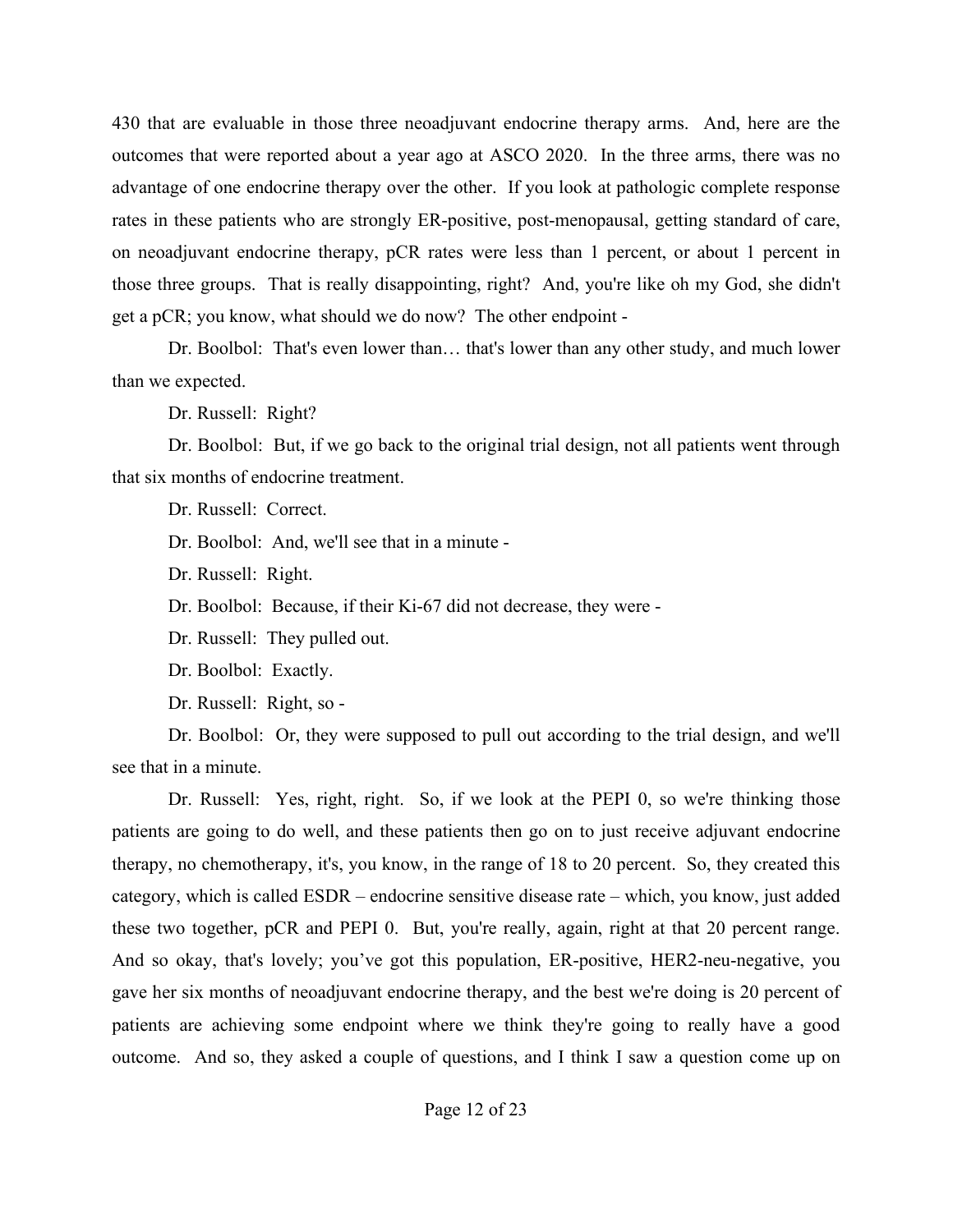chat, which very interesting in this trial is that the Ki-67 started under 10 percent, as your baseline Ki-67 – this is in the three arms, those who went over 10 percent at week four – is very rare. And, one of the recommendations after this presentation was that if you're starting under 10 percent, you're going to have to presume that dynamic Ki-67 is not going to rise over 10 percent. It would be very unusual. So, there's probably no benefit of repeating a Ki-67 in the middle of your neoadjuvant endocrine therapy to prove anything. If it started over 10 percent at baseline, about a quarter of the women remained over 10 percent. And, those are the women who are supposed to come off and either go right to surgery or go to neoadjuvant chemotherapy.

So, we're going to ask a polling question. So, I want you all to read with your Zoom question, do you use a baseline Ki-67 to decide between neoadjuvant chemotherapy and neoadjuvant endocrine therapy, or upfront surgery? So, do you use a baseline Ki-67 to think about meh, it's really low; I'll give neoadjuvant endocrine therapy, or chemotherapy if it's high? So, do you use a baseline Ki-67 if you're going to use neoadjuvant therapy to make a decision as to which, frequently, in some patients but it depends upon other clinical pathologic features, rarely, or my pathologist does not routinely perform Ki-67? Susan, how are you approaching this?

Dr. Boolbol: No, it's interesting. So, at my hospital system, our pathologists perform Ki-67 on all invasive breast specimens. If they're done at an outside lab initially and then come to us for treatment, we will perform it on the surgical specimen as opposed to doing a core. If we have to redo a biopsy for some reason, then we'll get it on that. I honestly, I use it to frame my discussion with the patient about their options, and I think it's very useful for that. What I think is interesting is that it's not even routinely used across the country. Many, many centers, and I don't know the percentages of how many breast cancer patients get Ki-67 and how many do not, but I think it's interesting that we have studies designed around it, and yet it's not routinely even used or obtained.

Dr. Russell: Right, I believe it's based on the dynamic Ki-67 data from POETIC, and the fact that you have to have a Ki-67 to get your PEPI score 0, so it's, you know, incorporated into all those, too. If I look at the polling results, you can see that about a third of the patients… a third of the centers don't even do a baseline Ki-67. And, only about 7 percent are using it frequently to decide on their neoadjuvant therapy.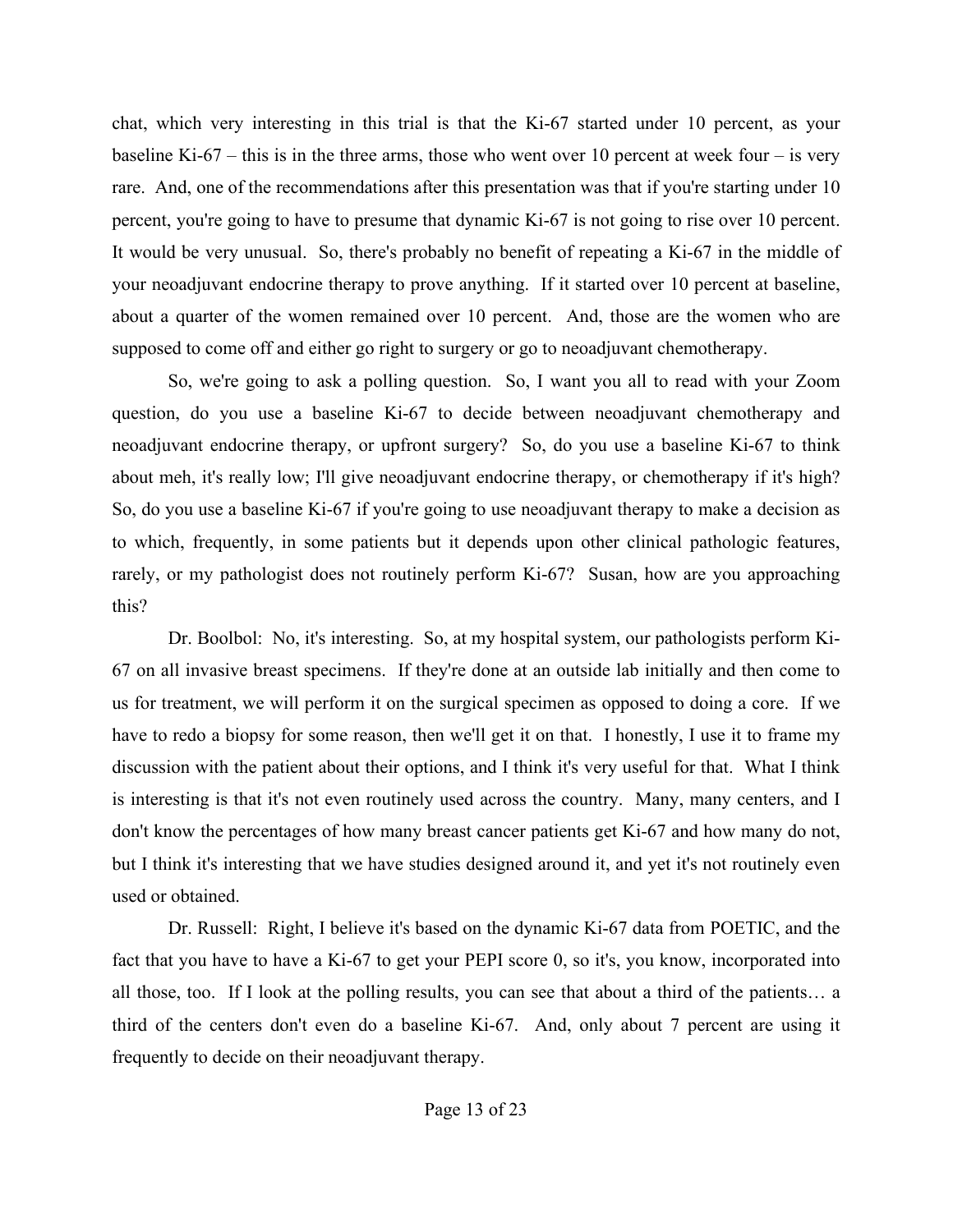Dr. Boolbol: And, is it something that you think we should be using, that, in and of itself alone, just to be deciding obviously in hormone receptor-positive, HER2-negative patients, should that be what we use to decide on what treatment the patients get? Or, should we be using other factors?

Dr. Russell: I think it's... well, my personal belief with the literature is that Ki-67 is giving some signaling if you're going to use neoadjuvant endocrine therapy. I don't believe it's been a very good signal for neoadjuvant chemotherapy, as a standalone marker at this point. All right, I'll keep going -

Dr. Boolbol: People say that they don't, you know, pathologists will say that they don't get it and people don't use it as it's not that reproducible. But yet, we're using it in major trials,  $so -$ 

Dr. Russell: Right.

Dr. Boolbol: There's definitely a disconnect with this marker.

Dr. Russell: But, like the ALTERNATE trial, these are all central Ki-67s.

Dr. Boolbol: Right.

Dr. Russell: These are not the community Ki-67, and they needed to wait for the central testing result to make a decision as part of this trial. So, one of the interesting things about ALTERNATE, and this was presented at the San Antonio meeting just this past year, is you would think that those patients who were getting neoadjuvant endocrine therapy, and at week four or at week 12 – again, it was mostly week four – are not dropping their Ki-67. But, there's a signal that somehow they're resistant to endocrine therapy, and that there must be something better that we can do for them. And, what was presented were the data on the patients who received neoadjuvant chemotherapy if they weren't dropping their Ki-67. And so, when we look at this cohort of patients who start at either week four, which is the huge percentage of patients where they checked the Ki-67 over ten percent, so just 286 of that entire trial of about 1,300 patients, and you can see those… of the 286, 168 were switched to neoadjuvant chemotherapy. Others got some other kind of treatment – we're not sure what – and then about 32 of the patients went to immediate surgery. And -

Dr. Boolbol: But, if you look at that -

Dr. Russell: Yeah.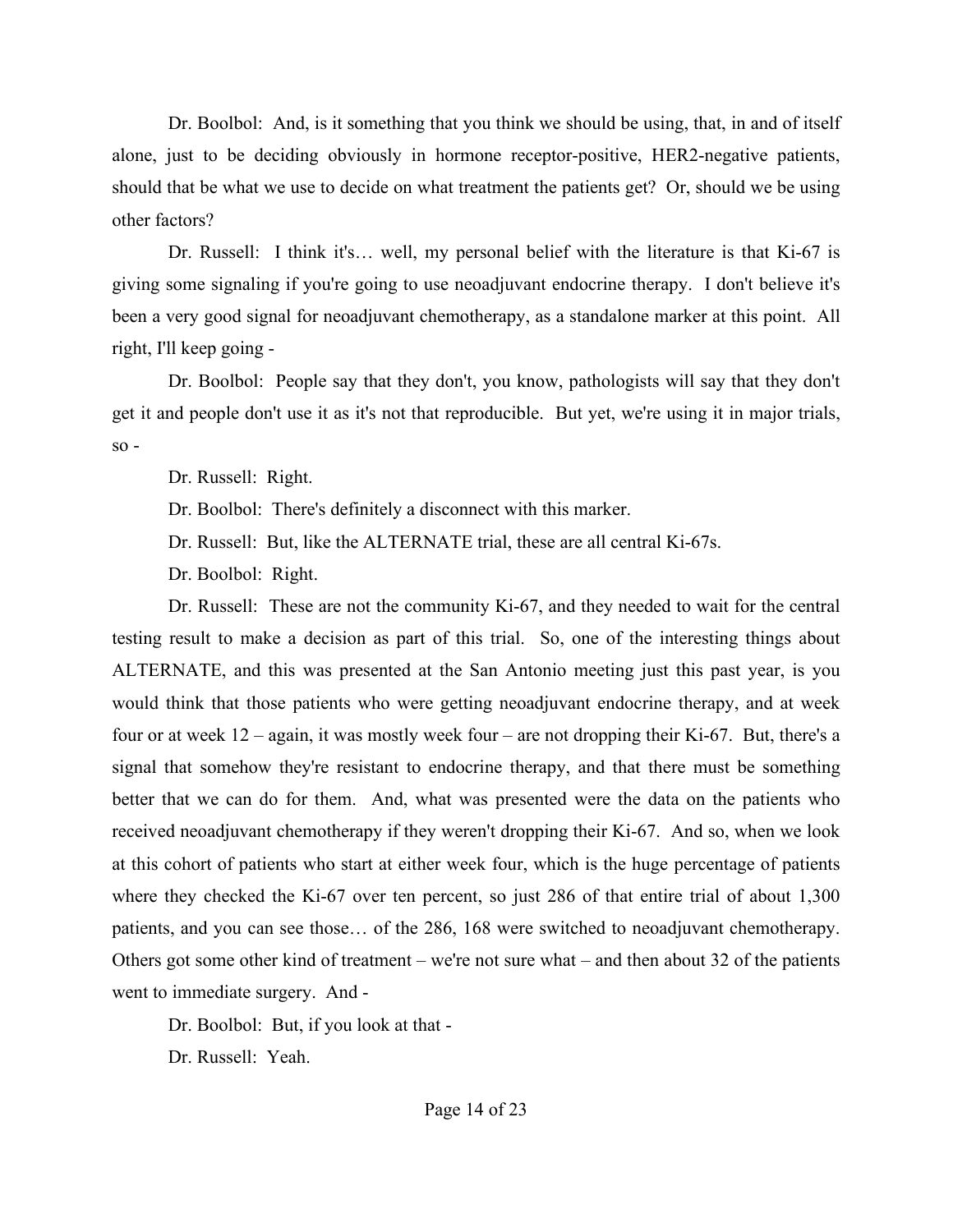Dr. Boolbol: If you look at that number, I mean 86 out of… so, about 30 percent, almost a third of patients pursued other treatments. I suspect many of them continued on endocrine treatment. We don't know that.

Dr. Russell: Right.

Dr. Boolbol: We haven't been given that information. But, that's a large number of patients.

Dr. Russell: I agree. And so, this has not been published yet, so we're waiting for the details around these patients. So, of the patients who received the neoadjuvant chemotherapy, this is a group of patients you think are going to be primed to be responsive to that neoadjuvant chemotherapy. You can just see the numbers are trickling down here; it's still not an overwhelming number of patients, but if you're using RCB, or if you're looking at pathologic complete response rate for this group of patients who you think would be signaling… they're resistant to endocrine therapy, they're not dropping their Ki-67, only 5 percent of patients achieved a pCR. Susan, do you want to… what do you think about these data?

Dr. Boolbol: You know, again, I think that we look at something like RCB, residual cancer burden, and I'm not sure that the majority of institutions use, or even obtain, RCB after… as a part of the pathology report after neoadjuvant treatment of any sort. So again, I think it's interesting that we're using these factors in clinical trials that are not used every day in the realworld setting. So, when we look at this, again, this is endocrine treatment, but we're looking at this and seeing under 5 percent pCR for -

Dr. Russell: With chemotherapy after failing -

Dr. Boolbol: - with chemotherapy -

Dr. Russell: Right.

Dr. Boolbol: - after the endocrine treatment.

Dr. Russell: Right.

Dr. Boolbol: A very, very low number.

Dr. Russell: Right, and it should -

Dr. Boolbol: You can look at it in two ways. Is pCR the correct endpoint? Is that the end all and be all and the only thing we should be looking at? And, if it is, then why are we doing this at all? Less than 5 percent obtaining that gold, you know, the gold store endpoint.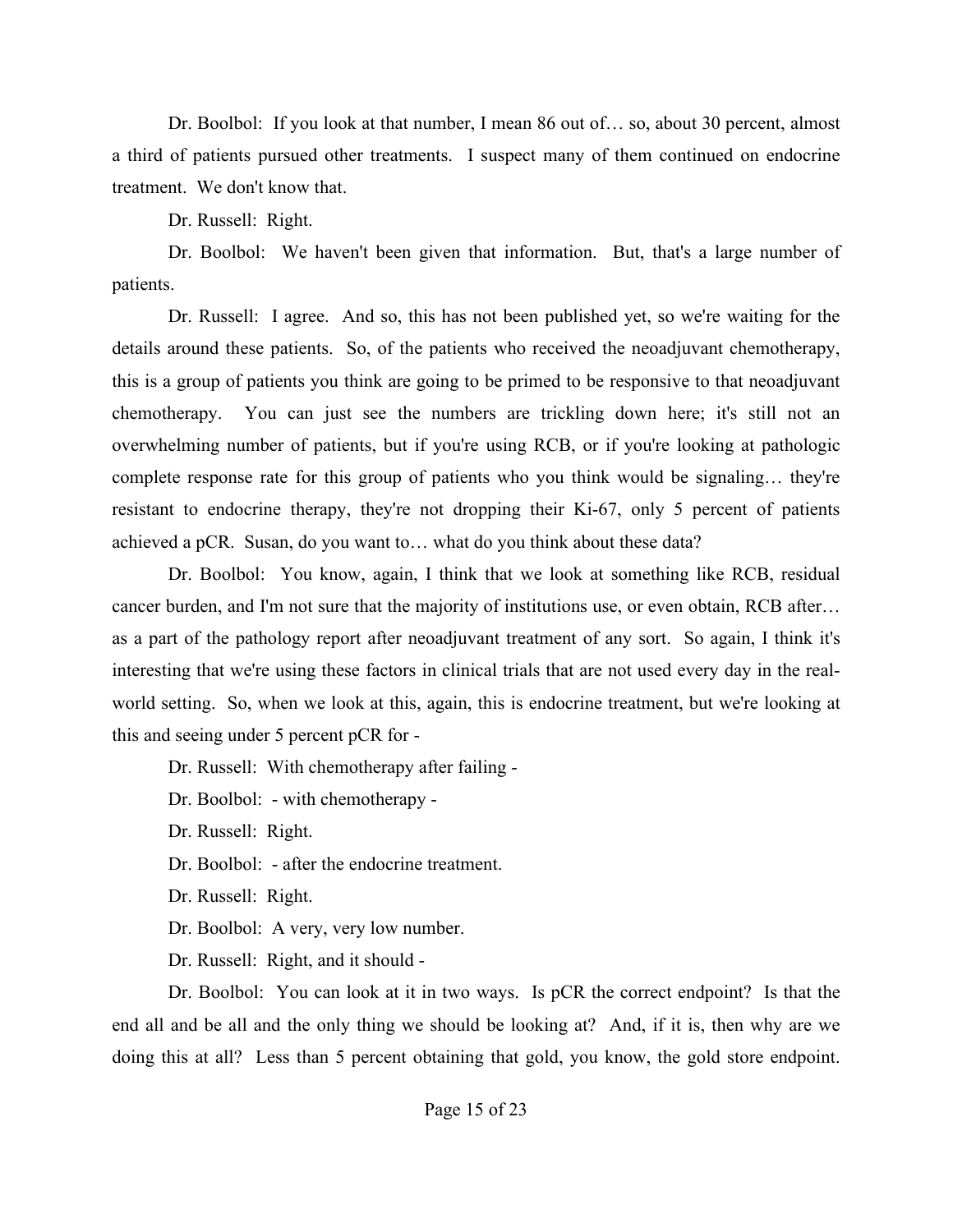And really, is that what we should be doing? And, is that what people are looking at in the real world?

Dr. Russell: Right. Okay, so this is just the conclusion of the slides that I just showed to you, but I think that the question is the value of this strategy, the value of this strategy by POETIC of doing the two-week Ki-67 to assess a long-term outcome, the value of the way it was done in the ALTERNATE trial, where they don't seem to be dropping their Ki-67, how much chemo benefit really is being signaled from that group of patients? So, the question is whether any of these modalities are giving us enough information to either achieve pCR or to give us evidence of long-term outcomes. And, there are no long-term outcomes that have been presented from the ALTERNATE trial to this point, and that will be important information as well.

So, another polling question – outside of a clinical trial, do you assess tumors for dynamic Ki-67, or do you do a PEPI score to decide between pulling them off their, you know, giving them neoadjuvant chemotherapy or endocrine therapy? Do you use either one of these modalities? So, frequently, in some patients depending upon other clinical or pathological features, or rarely? Susan?

Dr. Boolbol: You know, I think these are fascinating issues, and I think that these are being discussed at tumor boards across the country every single day, is you treat someone with neoadjuvant, either… and this is for ER-positive, HER2-negative, you treat them, whether it's neoadjuvant chemo or neoadjuvant endocrine, and they have residual disease. Well, how much residual disease? How are we classifying it? And now, what do we do? And that's the question at tumor boards every day. It is what do we do? I don't know that many places are really getting dynamic Ki-67s on their patients. In my institution, I know that all markers, if someone typed neoadjuvant, all markers are repeated at the time of surgery. So, whether they intend to get a dynamic Ki-67 or not, we're getting it because we know what's going on, where we started and where we end. Are they using that? Are the medical oncologists using that for determination of further treatment? I don't know that people really are. I think, again, people look at the PEPI score, but what are they doing with it?

Dr. Russell: Right.

Dr. Boolbol: It's nice information to have, but is that influencing treatment at all? And, I'm not convinced that it is.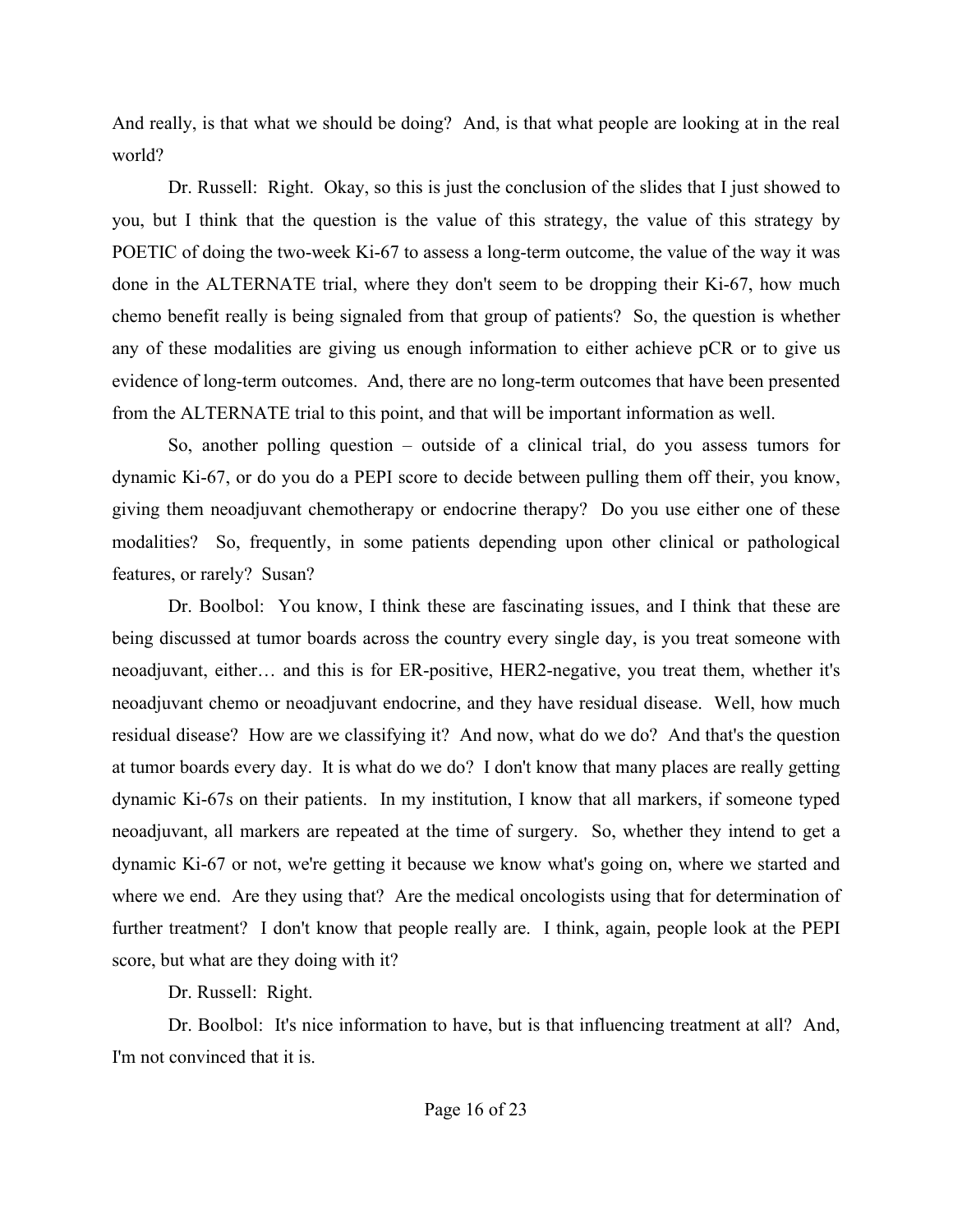Dr. Russell: So, you can see from the polling answer, 92 percent of our patients -

Dr. Boolbol:  $(47:13)$  adults.

Dr. Russell: Yes. 92 percent of the… not patients but responders are not using either one of these measures to make a decision of neoadjuvant/adjuvant chemo or endocrine therapy.

Dr. Boolbol: And, I do think that that's the real-world answer.

Dr. Russell: Yeah.

Dr. Boolbol: You know, sometimes we're even surprised at the polling results. This one, I'm not surprised at all.

Dr. Russell: All right, second polling question – what is the optimal endpoint for assessing the efficacy of neoadjuvant endocrine therapy, right? Unlikely that you're going to get a pCR. So, clinical response, the patient had to have a mastectomy and you're trying to get her to breast-conserving surgery conversion, that's your endpoint, the most important one. Complete axillary response and avoidance of an axillary lymph node dissection, your optimal endpoint is distant recurrence over a long period of time, or your optimal endpoint is a dynamic Ki-67.

Dr. Boolbol: So Christy, when you were practicing, what was your endpoint here, and what did you do with it?

Dr. Russell: Right, so I think, you know, I was probably typical that I would really subselect the patients getting neoadjuvant endocrine therapy. For the most part, for the patients who were hormone receptor-positive, HER2/neu-negative, I'd say for the most part, I would recommend that I was either going to give neoadjuvant endocrine therapy, or I was recommending that the patient go to immediate surgery because the data around chemotherapy have been so poor. And, you know, I began to use a genomic marker to help me think about that at some point but, at the University of Southern California where I practiced for thirty years, we never used Ki-67, so it just wasn't part -

Dr. Boolbol: You don't look old enough to have been practicing for thirty years.

Dr. Russell: (Laughing) Thank you. Right. So, you can see that people just have differing thoughts about, you know, what they think is the optimal endpoint.

Dr. Boolbol: Do we have the polling results?

Dr. Russell: Excuse me?

Dr. Boolbol: Were the polling results up?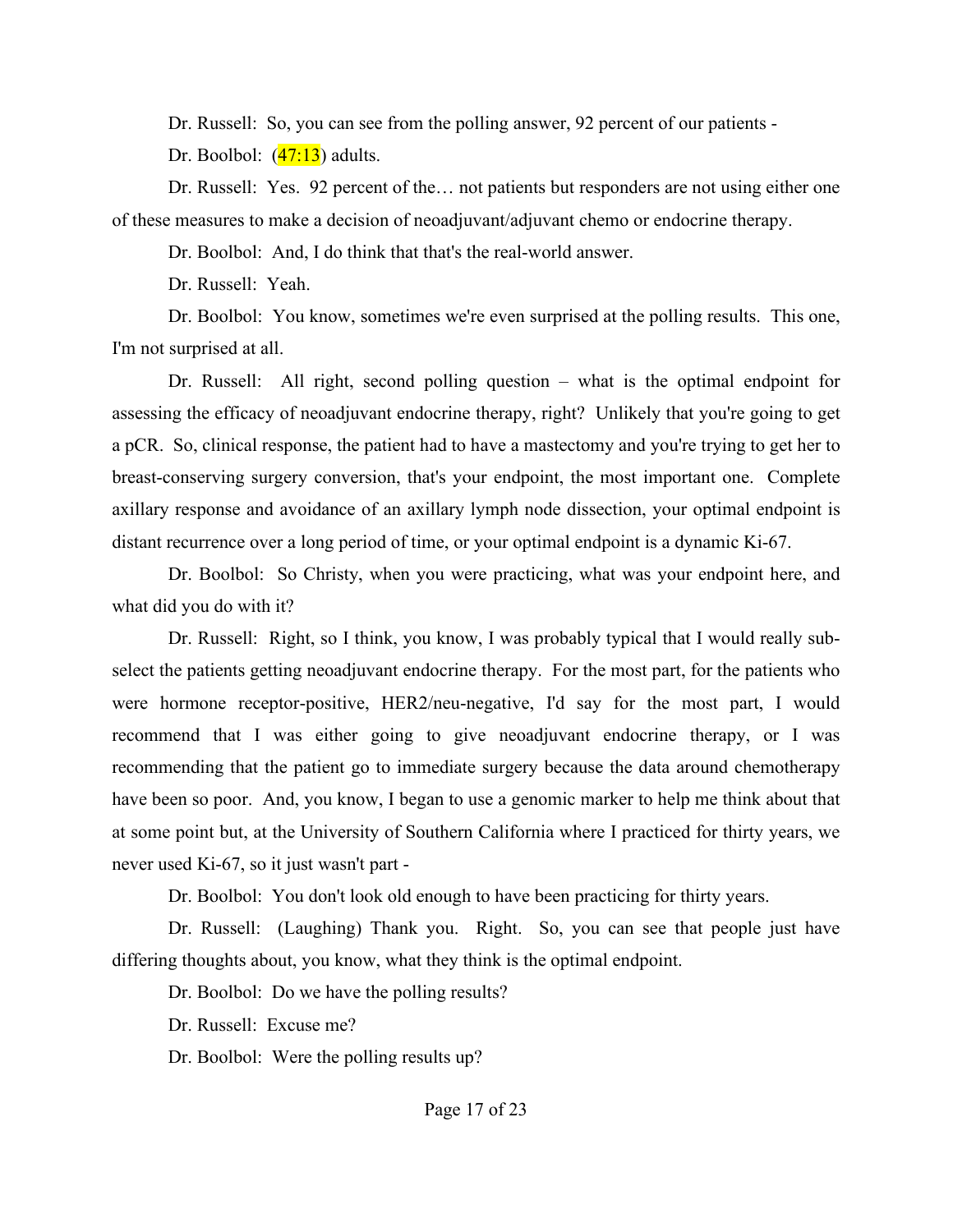Dr. Russell: They are, and I'm seeing them. It suggests that the optimal endpoints... so, clinical response is 40 percent, mastectomy converting to BCS 27, axillary response 17 percent, distant recurrence 12, and dynamic Ki-67 4 percent.

Dr. Boolbol: So, the interesting thing here is if you look at the top two choices, so the majority… 67 percent of people say clinical response and mastectomy to BCS conversion. Those are both subjective responses.

Dr. Russell: Right, right.

Dr. Boolbol: So, it's interesting that that's what the majority of surgeons use. It's not right or wrong, it's just an interesting thing that we're using more subjective responses to make these determinations.

Dr. Russell: Right.

Dr. Boolbol: And that's the optimal endpoint.

Dr. Russell: So Susan, I'm reminded that we have about ten minutes, so I'm going to fly a little bit here.

Dr. Boolbol: Yep, I'll stop asking questions.

Dr. Russell: We'll be less chatty. Okay, so… because I'd like to get to some of the questions. So, does neoadjuvant endocrine therapy have a role in the management of hormone receptor-positive, HER2-negative? You've seen the ALTERNATE date; we just haven't seen long-term outcomes from the ALTERNATE trial. There are a couple of case studies here. I think I'm going to perhaps go past those and let's now talk about genomic assay in this particular case because of my massive bias that you've already heard about.

We're going to talk about the oncotype breast recurrence score test, and what data exists for this specific genomic assay for patients for neoadjuvant endocrine therapy. There are a couple of trials that are really small. This is from Harry Bear in Richmond, and he tried to do sort of a neoadjuvant tailor-X, right? So, they took patients, they did a core biopsy to get the recurrent score. If it was under 11, they got neoadjuvant endocrine therapy. If it was over 25, they got neoadjuvant chemotherapy. And, if it was 11 to 25, they randomized the patients to neoadjuvant endocrine versus neoadjuvant chemotherapy, but if you look at the N, it is really, you know, a small number of patients here. But, if you look at the group that is recurrence score under 11, you can see that with neoadjuvant endocrine therapy, pCR in breast is about 8 percent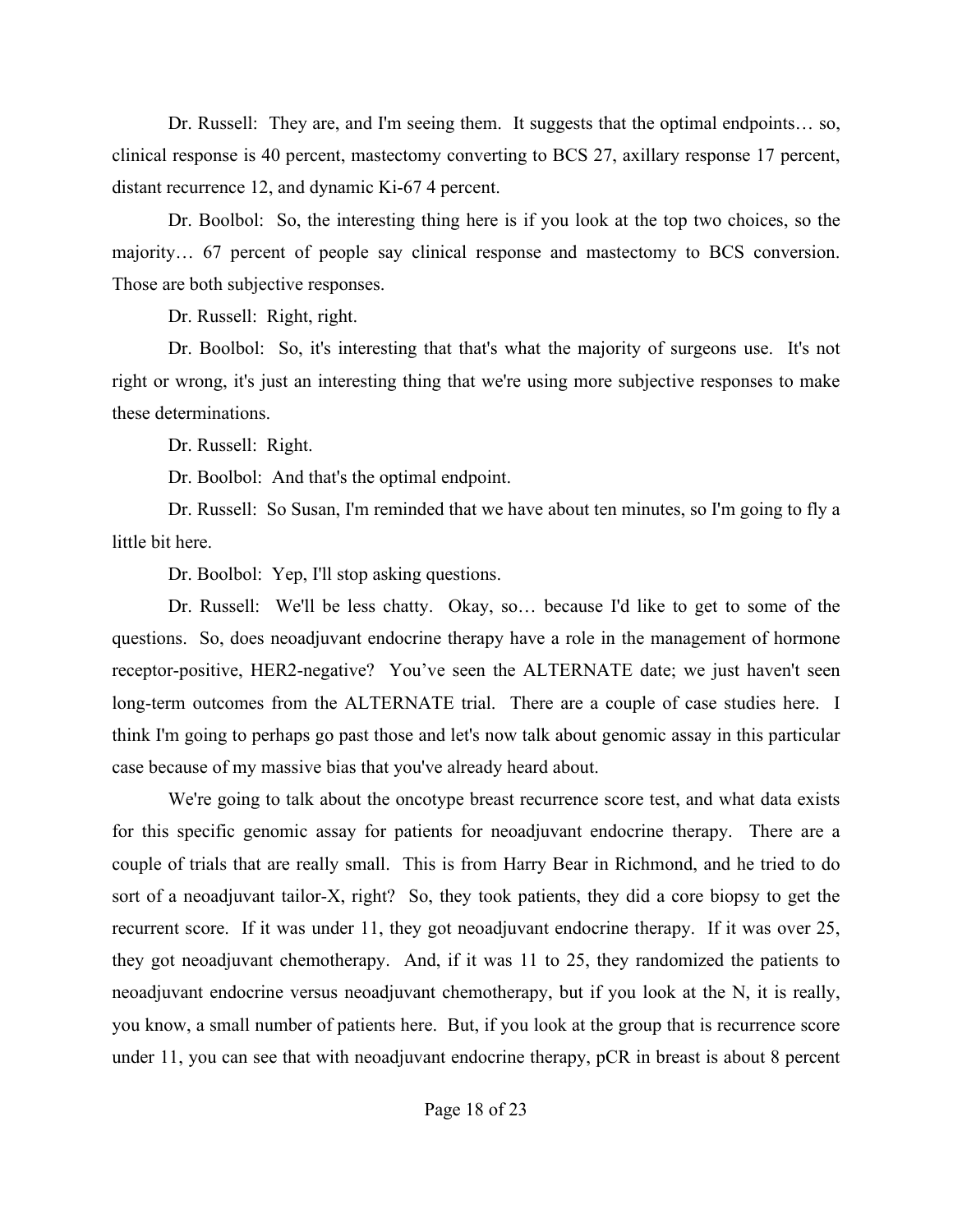of patients. Clinical complete remission is about 8 percent of patients, right? But, clinical cPR was about 75 percent. On the far right are those with recurrence scores of 26 and above. You're getting much higher pathologic complete response rates, 21 percent in the breast, 14 percent in breast and axilla. And, in the randomized patients, you know, one patient getting neoadjuvant endocrine therapy essentially had a pCR. But, in that 11 to 25, just like in tailor-X, there's just not a whole lot of chemo-sensitivity here, and you wouldn't expect big numbers of pCR.

And then finally, as a validation trial based on NEOS, this is a Japanese trial which had 900 post-menopausal women, but relatively low clinical risk or clinical disease. So, T1c to T2 cancers, clinically node-negative, and they received six months of neoadjuvant endocrine therapy, and we did a trial called TransNEOS, which is the translational part of NEOS where we did oncotype breast scores on 295 of the 900-some patients, for whom there were blocks available. And, the objective of this translational program was to look at the clinical response to six months of neoadjuvant endocrine therapy. If the recurrence score was under 18 or 31 and greater, the original oncotype cut points, again, six months neoadjuvant, aromatase inhibitor, all in post-menopausal women. And, what it showed was here on the left, for women with a recurrence score under 18, if you're looking at clinical complete and partial remissions with neoadjuvant endocrine therapy, 55 percent had complete or partial remission together, so a response, 45 percent stable disease, and one patient, or less than 1 percent of this group of women had progression. As the recurrence scores increased, they're still doing fairly well with a recurrence score of 18 to 30. But, for those patients with a recurrence score of 31 or greater, this is where we speak about progression – that 9 percent that we saw previously  $-17$  percent of the patients have progression through their neoadjuvant endocrine therapy, and this is a group of patients, personally, I think if you're going to do this genomic assay, you should not be thinking about neoadjuvant endocrine therapy. If you saw that recurrence score in a patient who had had a surgery, you are probably going to give her adjuvant chemotherapy, and so I think this is not an appropriate, personally, is not an appropriate group for neoadjuvant endocrine therapy. I think the risk is progression during the therapy.

Dr. Boolbol: And, I think it goes to show the importance of obtaining genomic assays for patients – and this is my personal belief – for patients undergoing neoadjuvant treatment. If we're going to do it for them adjuvantly, we wouldn't think of not getting a genomic assay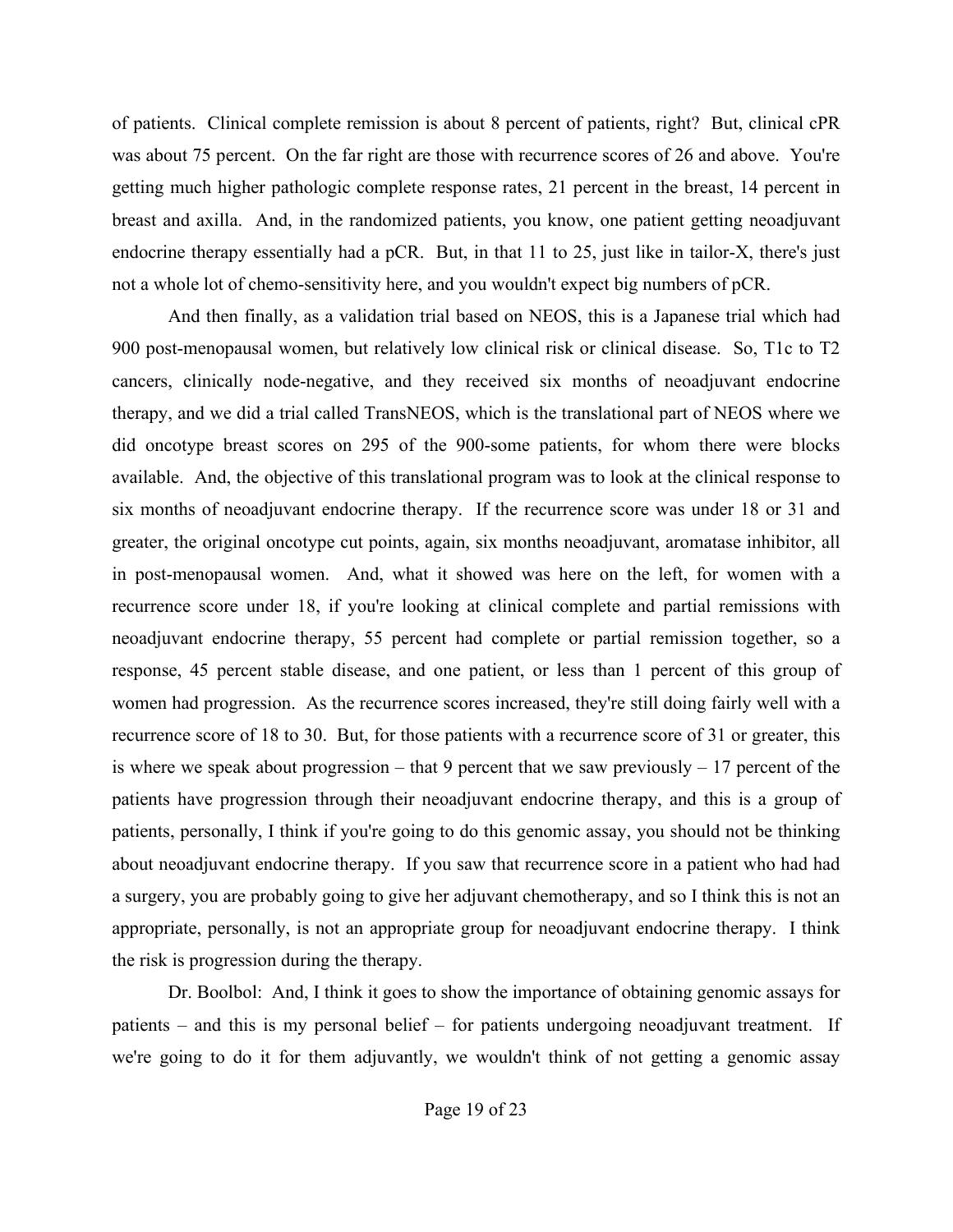adjuvantly. Why not do it neoadjuvantly, and treat the appropriate patient with the appropriate treatment?

Dr. Russell: So, just what's of interest is the breast-conserving surgery outcomes. And so, they we look at this, and we talked about how subjective that is. But, if you started with a low recurrence score, under 18, and you were not originally eligible up here for breastconserving surgery, if you got six months of neoadjuvant endocrine therapy, you dropped from 31 percent unable to have breast-conserving surgery to 21 percent. However, for those who start with a recurrence score over 31, 37 percent of them were not eligible for breast-conserving surgery, and after six months of neoadjuvant endocrine therapy, it didn't budge. And so, you just… if that is one of your endpoints, the recurrence score could probably guide you so that you would understand, if that is your endpoint, then giving neoadjuvant endocrine therapy to that group with a high recurrence score is probably not optimal. And, they had put a poster together a few years ago; they are writing this publication at this point, but for patients in the overall NEOS trial, if you look at their response, whether it was a complete remission, partial remission or stable disease clinically, they actually all do pretty well. It is these patients who have progression during their neoadjuvant endocrine therapy who are doing particularly poorly.

So, just to save time, I have case studies, but I think what I'd like to do, Susan, is maybe just go to questions. We are about four minutes before the end of our grouping, so just -

Dr. Boolbol: You want to just do the summary slide, and then -

Dr. Russell: Yeah.

Dr. Boolbol: - and then we'll do the questions?

Dr. Russell: Perfect. So, the summary is that endocrine therapy can be used in the neoadjuvant setting to deescalate surgery for the patients who are hormone receptor-positive, HER2-neu-negative. There are many studies that I hope that you saw that would suggest that you can use that safely, even though it is very uncommonly used in the United States. Postneoadjuvant endocrine therapy assessments have been studied to select patients for systemic therapy. you can think about PEPI 0 for long-term outcomes, or a dynamic Ki-67, but I think we've learned from ALTERNATE that dynamic Ki-67 are not dropping under 10 percent, is not enriching in ER-positive population to go on to chemotherapy and benefit from that chemotherapy. And, in this case, the oncotype breast recurrence score on core biopsy samples is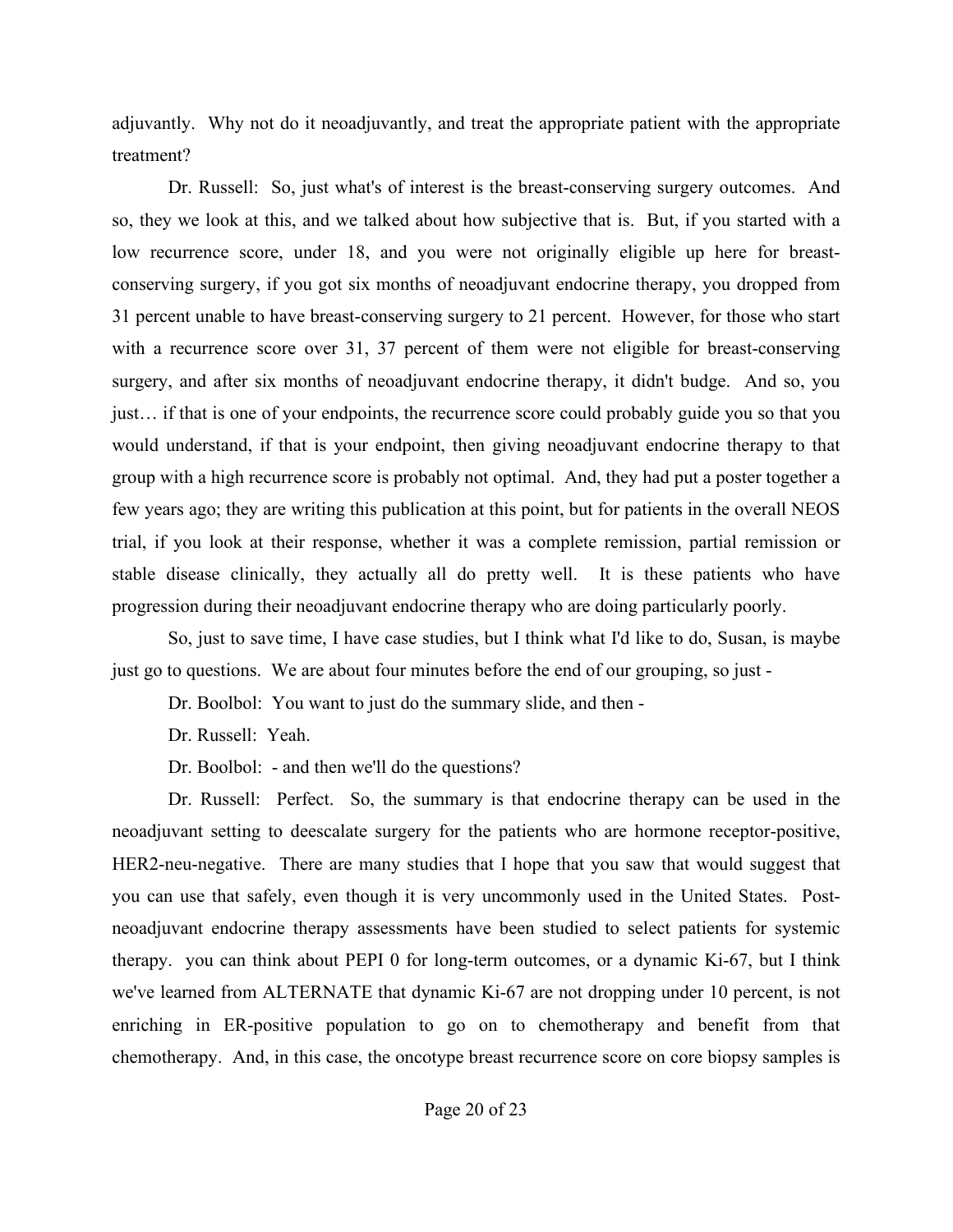validated as a predictor of clinical response to neoadjuvant endocrine therapy in post-menopausal women with hormone receptor-positive, HER2-neu-negative, clinically node-negative breast cancer patients from the TransNEOS trial.

All right, so, let's do question and answer.

Dr. Boolbol: So, there's several questions in the chat that have come in, and I think that this is a big thing in the United States, is how long do we treat women with neoadjuvant endocrine? How do we assess it, and is there a standard? Can we just keep them going on it?

Dr. Russell: Do you want to answer that?

Dr. Boolbol: Well, I can tell you from a surgical viewpoint, but let's hear it from a medical oncology viewpoint.

Dr. Russell: Yeah, I mean I think my standard was six months. I also think at some point, the patient gets a little itchy, you know, watch… knowing that she has a palpable cancer that we're, you know, we're doing ultrasounds, we're kind of following it clinically by physical exam, but also, some other type of radiographic procedure. And, you know, from my point of view, you can always attain a pathologic complete response if you remove the cancer, right? So, at some point there's a surgical pCR that we need to put into the mix. However, data looking at small trials, looking at six versus twelve months of neoadjuvant endocrine therapy, your chance of pCR grows the longer you have her on that neoadjuvant endocrine therapy. But, it's the same therapy you were going to use anyway in the adjuvant setting, so I think, to me, it's a relationship between the patient, the surgeon and the medical oncologist. If we're getting to the point where her goal is breast-conserving surgery, where the axilla now is feeling clinically negative, have we achieved a local endpoint where everybody is satisfied, let's go to surgery and follow through with our adjuvant endocrine therapy?

Dr. Boolbol: And, this is where I think expectations come into play in a very large way. It all depends on those initial conversations that the surgeon has with the patient, that the medical oncologist has with the patient as to what are we expecting? What are we looking for? So, I say to my patients, as long as we're seeing progress here, meaning that it continues to decrease in size, what's the rush? We can go to surgery at any time. I can operate at any time. But, if this continues to get smaller, that's great; I can do better surgery… we can have a better esthetic outcome with oncoplastic surgery, with breast-conserving surgery. So, I think it depends on how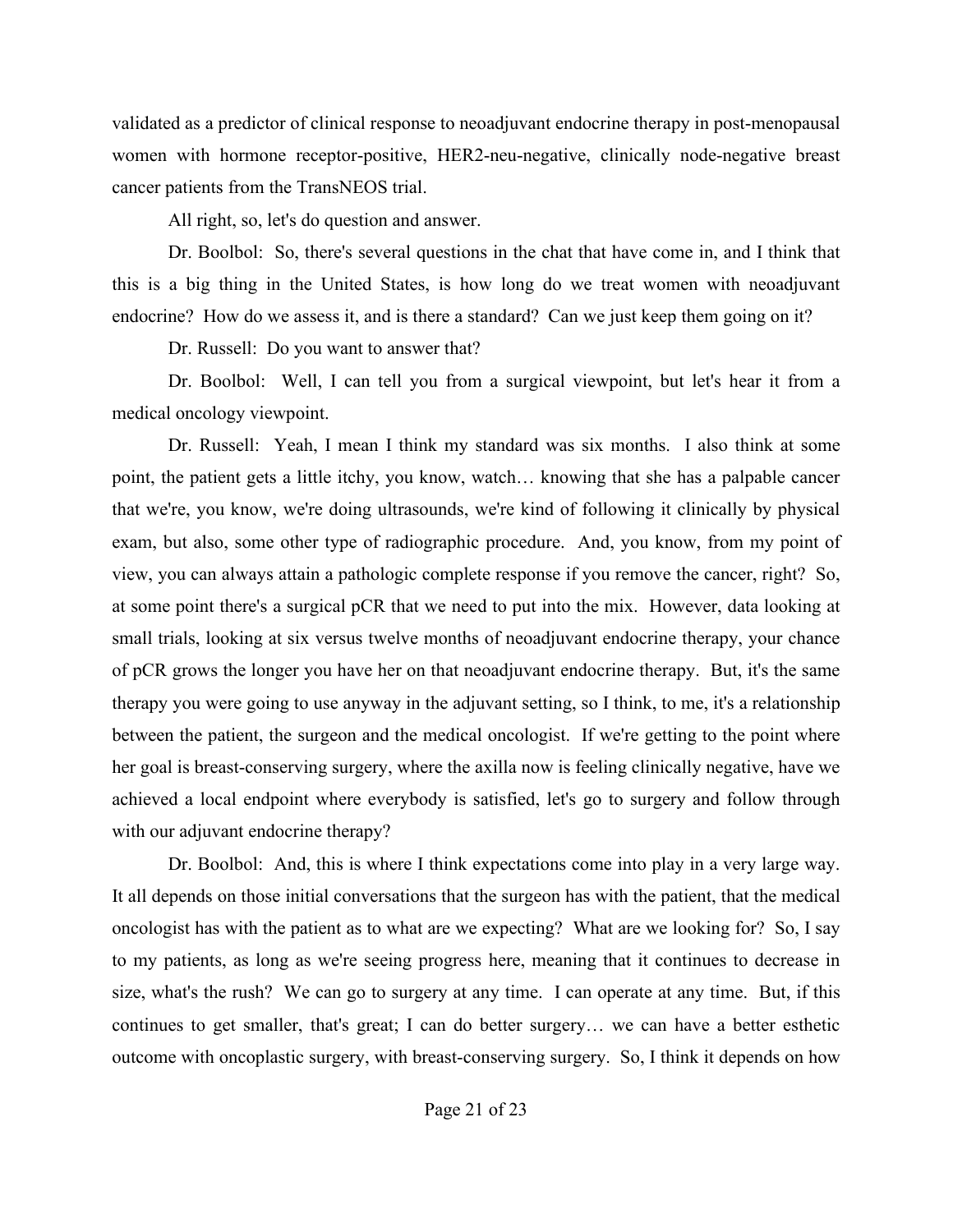we lay out these expectations from the initial discussion of this. My question back to you is, is there a difference if we see a real response in the first few months, let's say we get an ultrasound at three months and we see a 50 percent decrease in size, which I'm shocked that that happens, but it definitely happens. Is that a good prognostic indicator? Do we have any information on that?

Dr. Russell: We only have the information, really, about around the dynamic Ki-67 and the PEPI scores. We do have, as I showed, the validation of using the oncotype for using neoadjuvant endocrine therapy, but that does not talk about the speed of shrinkage, and that was not assessed as any of these endpoints. So, I think the endpoint that you're looking at, the rapidity of clinical response, has not been a component of any of these trials that I've seen.

There's just one or two questions, and we're now a minute over time, Susan. But, it's around reimbursement for oncotype in the neoadjuvant setting. There are some insurers who still feel that that's an exclusion for any genomic assay unless they know the axillary status. I would say that since the RxPONDER trial has reported, and we know how to think about node positivity and the oncotype score, that that has been loosened a lot, and it is much easier now to get coverage if you're going to do an oncotype on the core biopsy for neoadjuvant decision making.

Dr. Boolbol: Yeah, in the peer review, it's interesting, when you do a peer review with that, and as we all know with peer review, we are rarely speaking to someone in our specialty. One of my first questions always is oh, what is your specialty, just so we can even the playing ground here, and that always changes the dynamic of the conversation when I am speaking to a podiatrist about how to treat breast cancer here.

Dr. Russell: Right.

Dr. Boolbol: So, the explanation is well, I might just have to give this patient chemotherapy neoadjuvantly, then. Wouldn't you prefer we give her neoadjuvant endocrine if chemo won't benefit her? So, in my personal experiences, I've really not had trouble getting it approved after the peer-to-peer.

Dr. Russell: All right, we are now -

Dr. Boolbol:  $(1:03:03)$ .

Dr. Russell: Yeah, thank you, Susan. There are many, many questions that are here that